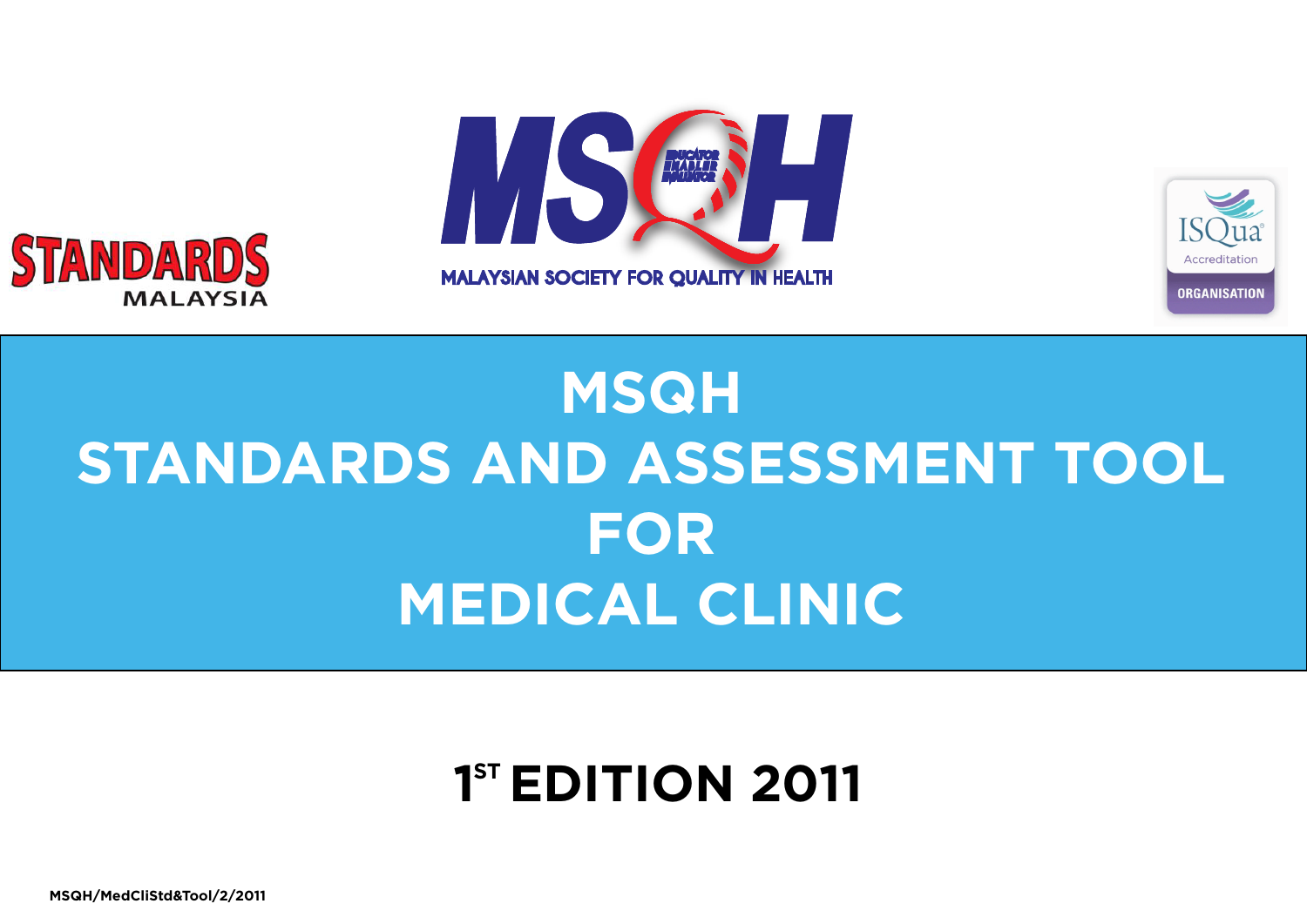## **MEDICAL CLINIC STANDARDS**

**The term Medical Clinics for the purpose of these standards refer to all 'free standing' outpatient clinic services managed by medical practitioner and cover both private and public sector clinics including specialist clinics. The term 'services' include consultations, investigations, treatments and referrals.**

**The Medical Clinic Standards were developed with collaboration between the various professional organisations representing the medical clinics, Ministry of Health (Medical Development Division and Family Health Development Division) and MSQH.** 

**These standards were developed based on the ISQua Accreditation Federation Council principles and philosophy on standards development. The purpose of these standards was to ensure safe medical practice, patient safety and quality service in primary care as well as in the specialist clinics.**

**The standards cover the following areas of concerns:-**

| <b>Standard 1</b> |                | <b>Access to Care</b>                 |
|-------------------|----------------|---------------------------------------|
| <b>Standard 2</b> |                | <b>Practice</b>                       |
| <b>Standard 3</b> | $\bullet$ .    | <b>Human Resource</b>                 |
| <b>Standard 4</b> | $\ddot{\cdot}$ | <b>Safety</b>                         |
| <b>Standard 5</b> | $\ddot{\cdot}$ | <b>Ethical Practice</b>               |
| <b>Standard 6</b> |                | <b>Quality Improvement Activities</b> |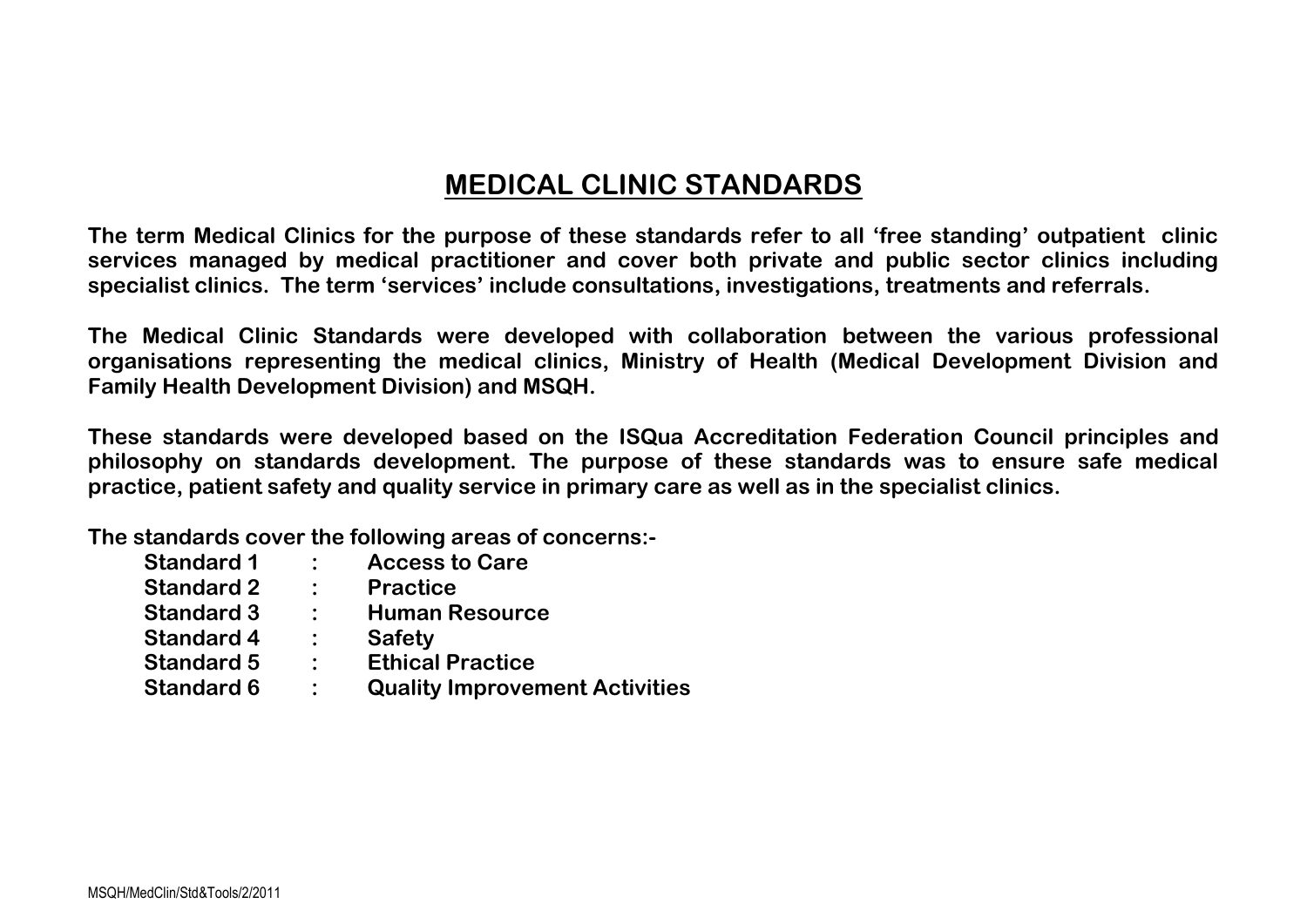## **MSQH Standards and Assessment Tool for Medical Clinic**

*(Rating: SC-substantial compliance, PC-partial compliance, NC-non-compliance, NA-not applicable)*

| Criterion | Survey Item                                                                                                                                                                                                                                                                                                                          | <b>Evidence of Compliance</b>                                                                                                                                                                                                                                                                                                                                                                                                                            | Self   | <b>Surveyor's Comments</b> | Surveyor |
|-----------|--------------------------------------------------------------------------------------------------------------------------------------------------------------------------------------------------------------------------------------------------------------------------------------------------------------------------------------|----------------------------------------------------------------------------------------------------------------------------------------------------------------------------------------------------------------------------------------------------------------------------------------------------------------------------------------------------------------------------------------------------------------------------------------------------------|--------|----------------------------|----------|
| No.       |                                                                                                                                                                                                                                                                                                                                      | (Completed by the Medical Clinic                                                                                                                                                                                                                                                                                                                                                                                                                         | Rating |                            | Rating   |
| Std 1     | <b>ACCESS TO CARE</b><br>Comprehensive, whole patient care<br>is only possible when a range of<br>General Practice services is both<br>available and accessible.<br>All<br>patients are able to obtain timely<br>care and advice appropriate to their<br>needs.                                                                      |                                                                                                                                                                                                                                                                                                                                                                                                                                                          |        |                            |          |
| 1.1       | PRIORITY OF CARE - URGENT /<br><b>NON-URGENT</b><br>The organization has a process for<br>accepting patients for treatment.<br>Urgent cases take priority over non<br>cases/patients<br>with<br>urgent<br>appointments.<br><b>Criteria for compliance:</b><br>Front desk staff can identify<br>i)<br>urgent and non-urgent patients. | Written SOP describing patients ' symptoms and signs<br>$\overline{1}$ .<br>of urgent cases<br>List of urgent cases attended / referred to hospital $\Box$<br>2.<br>3.<br>Register / medical record numbers of urgent cases $\Box$<br>List of emergency contact numbers e.g. ambulance<br>services / hospitals<br>❏<br>List of equipment available for urgent cases<br>$\Box$<br>5.<br>6.<br>Evidence of staff training to handle urgent cases<br>$\Box$ |        |                            |          |
| 1.2       | <b>PRACTICE POLICY</b>                                                                                                                                                                                                                                                                                                               |                                                                                                                                                                                                                                                                                                                                                                                                                                                          |        |                            |          |
|           | The practice has a flexible system that                                                                                                                                                                                                                                                                                              |                                                                                                                                                                                                                                                                                                                                                                                                                                                          |        |                            |          |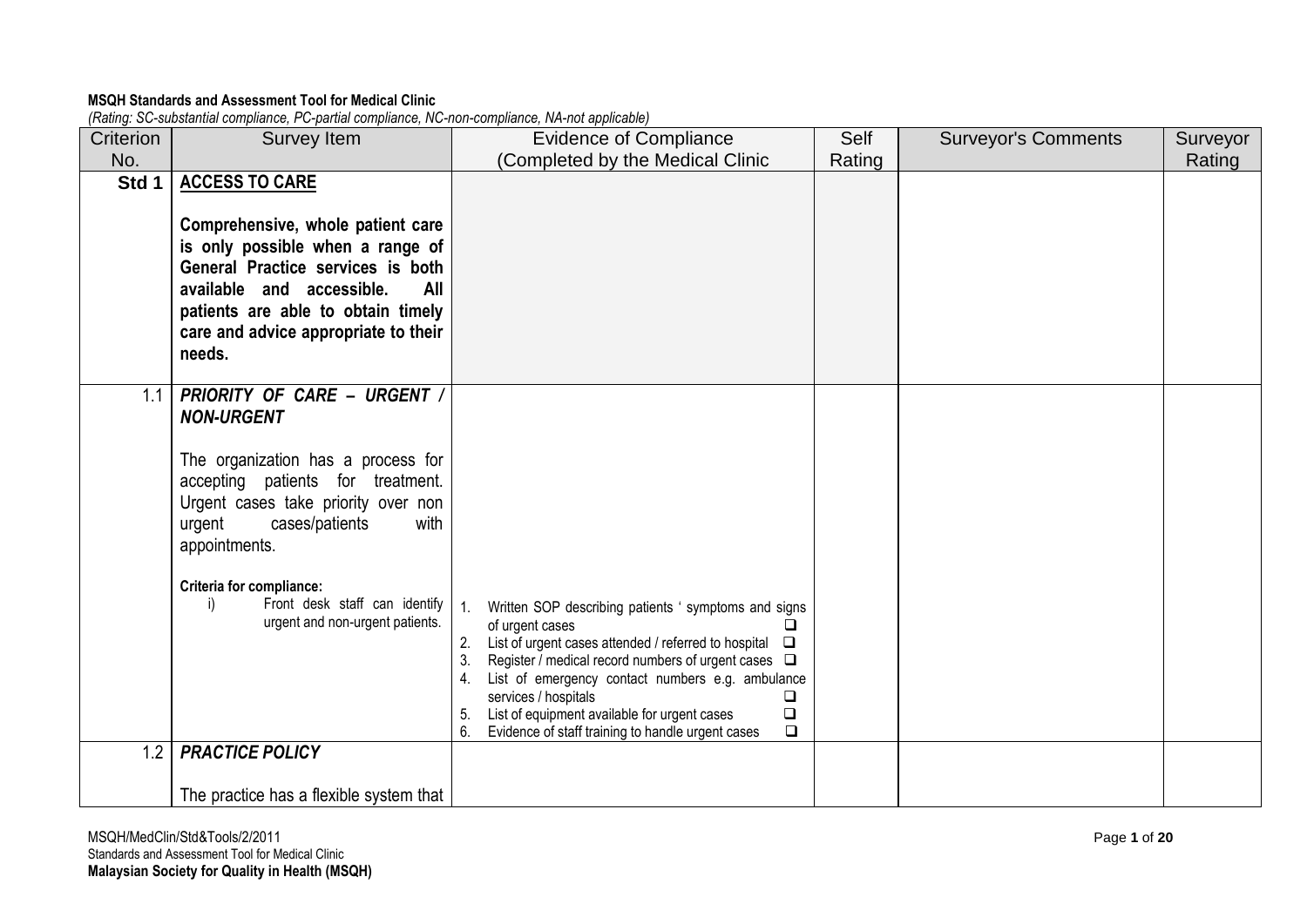| Criterion | <b>Survey Item</b>                                                                                                                                                                                                                     | <b>Evidence of Compliance</b>                                                                                                                                                                                                                                                                             | Self   | <b>Surveyor's Comments</b> | Surveyor |
|-----------|----------------------------------------------------------------------------------------------------------------------------------------------------------------------------------------------------------------------------------------|-----------------------------------------------------------------------------------------------------------------------------------------------------------------------------------------------------------------------------------------------------------------------------------------------------------|--------|----------------------------|----------|
| No.       |                                                                                                                                                                                                                                        | (Completed by the Medical Clinic                                                                                                                                                                                                                                                                          | Rating |                            | Rating   |
|           | enables<br>practitioner<br>the<br>to<br>accommodate patients with urgent,<br>non-urgent, complex, planned chronic<br>care and preventive health needs.                                                                                 |                                                                                                                                                                                                                                                                                                           |        |                            |          |
|           | Criteria for compliance:<br>i)<br>Practice policy<br>or<br>other<br>documentation is available.                                                                                                                                        | Written SOP for the management of urgent, non-urgent,<br>1.<br>chronic cases<br>$\Box$<br>Written SOP describing patients ' symptoms and signs<br>2.<br>of urgent cases<br>$\Box$<br>List of urgent cases to be attended immediately<br>$\Box$<br>3.<br>House call SOP (where applicable)<br>$\Box$<br>4. |        |                            |          |
| 1.3       | <b>APPOINTMENT</b>                                                                                                                                                                                                                     |                                                                                                                                                                                                                                                                                                           |        |                            |          |
|           | There is an appointment system<br>available in the practice.<br>Criteria for compliance:<br>A patient register is practiced<br>i)                                                                                                      | Patient register / appointment book for follow-up<br>1.                                                                                                                                                                                                                                                   |        |                            |          |
|           | and made available.                                                                                                                                                                                                                    | patients<br>ப<br>Evidence from sample of patients' medical records<br>2.<br>$\Box$                                                                                                                                                                                                                        |        |                            |          |
| 1.4       | PRACTICE HOURS AND TYPE OF<br><b>SERVICES</b>                                                                                                                                                                                          |                                                                                                                                                                                                                                                                                                           |        |                            |          |
|           | Adequate information as to<br>the<br>practice hours and information on<br>services is available. Comprehensive<br>and clear information of the service<br>enables patients to choose the service<br>that best meets the patient needs. |                                                                                                                                                                                                                                                                                                           |        |                            |          |
|           | Criteria for compliance:<br>information<br>i)<br>Adequate<br>on<br>services provided and practice                                                                                                                                      | Information on service hours is evident through signage<br>1.<br>/ brochures / patient information sheets<br>Q.                                                                                                                                                                                           |        |                            |          |

MSQH/MedClin/Std&Tools/2/2011 Page **2** of **20** Standards and Assessment Tool for Medical Clinic **Malaysian Society for Quality in Health (MSQH)**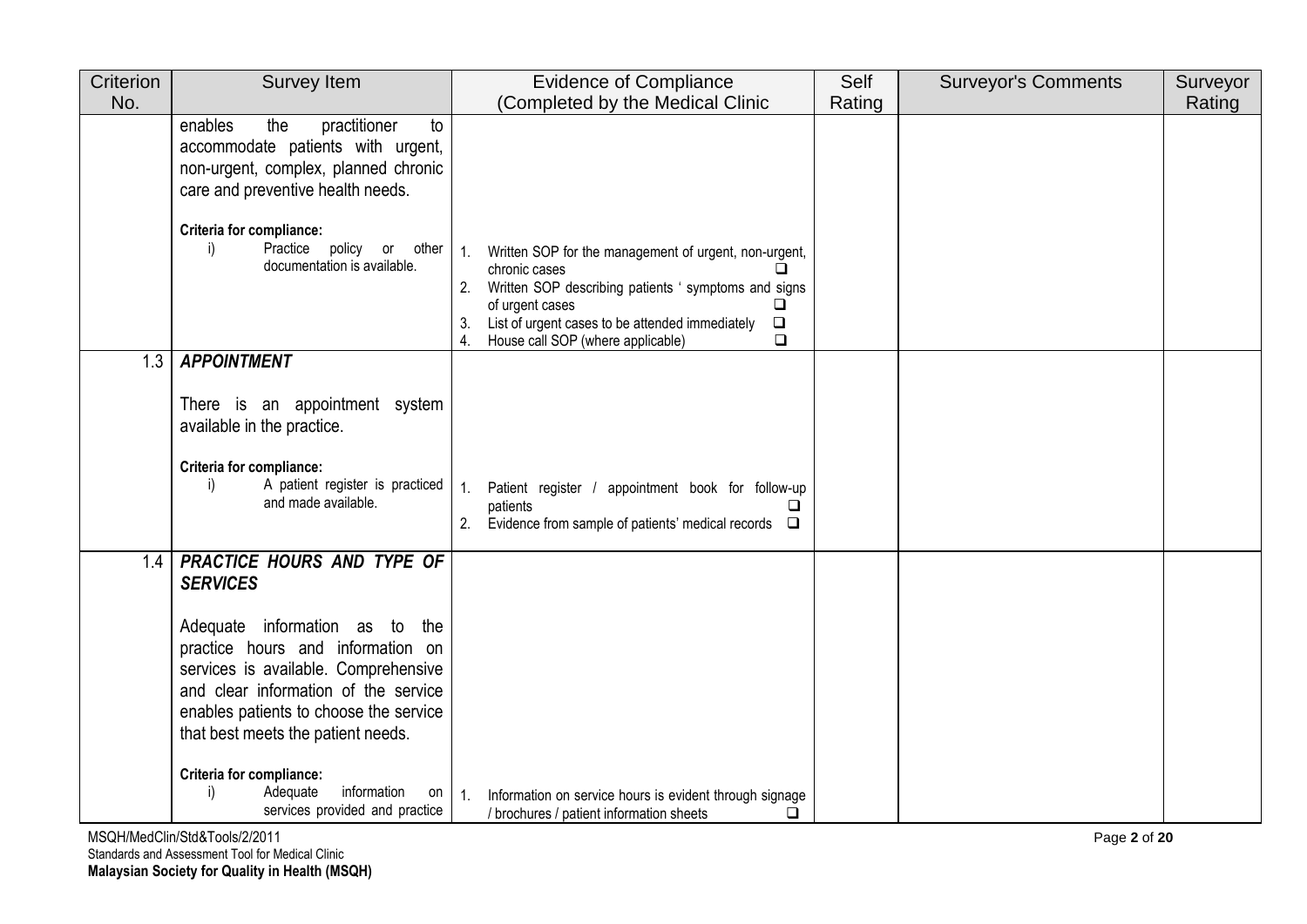| Criterion<br>No. | Survey Item         | Evidence of Compliance<br>(Completed by the Medical Clinic                                              | Self<br>Rating | <b>Surveyor's Comments</b> | Surveyor<br>Rating |
|------------------|---------------------|---------------------------------------------------------------------------------------------------------|----------------|----------------------------|--------------------|
|                  | hours is available. | Information on services provided is evident through<br>signage / brochures / patient information sheets |                |                            |                    |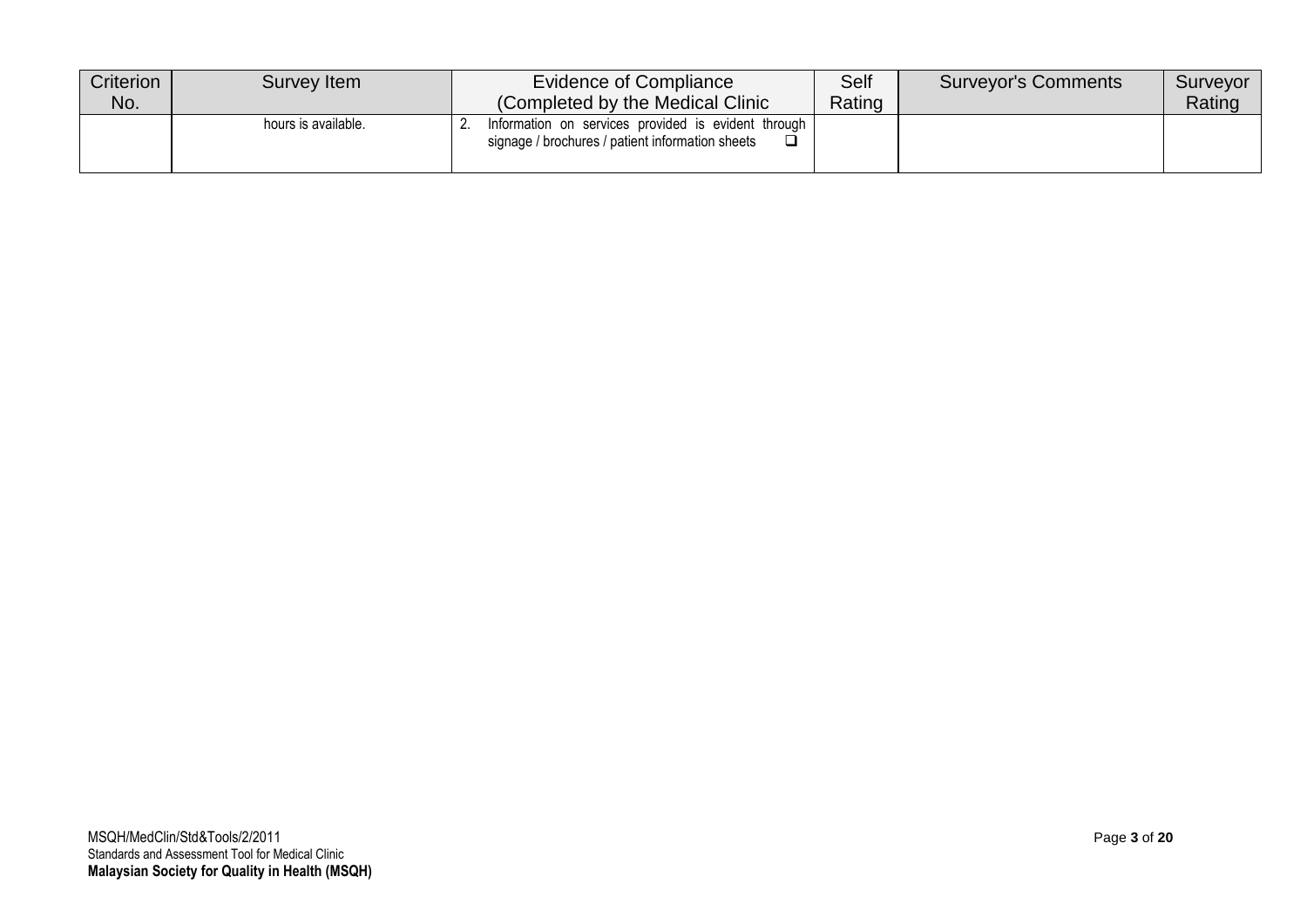| Criterion | Survey Item                                                                                                                                                                                                                                                                   | <b>Evidence of Compliance</b>                                                                                                                                                                                                                                                                    | Self   | <b>Surveyor's Comments</b> | Surveyor |
|-----------|-------------------------------------------------------------------------------------------------------------------------------------------------------------------------------------------------------------------------------------------------------------------------------|--------------------------------------------------------------------------------------------------------------------------------------------------------------------------------------------------------------------------------------------------------------------------------------------------|--------|----------------------------|----------|
| No.       |                                                                                                                                                                                                                                                                               | (Completed by the Medical Clinic)                                                                                                                                                                                                                                                                | Rating |                            | Rating   |
| Std 2     | <b>PRACTICE</b><br>The facility shall be organized and                                                                                                                                                                                                                        |                                                                                                                                                                                                                                                                                                  |        |                            |          |
|           | managed to provide appropriate<br>care and treatment to the patient.                                                                                                                                                                                                          |                                                                                                                                                                                                                                                                                                  |        |                            |          |
| 2.1       | <b>PHYSICAL STRUCTURE</b>                                                                                                                                                                                                                                                     |                                                                                                                                                                                                                                                                                                  |        |                            |          |
|           | The practice conforms to all structures<br>and physical requirements appropriate<br>to the level of services under the<br>relevant statutory regulations.<br>Criteria for compliance:<br>There is valid registration of the<br>i)<br>practice with the relevant<br>authority. | Valid registration certificate under the PHFSA 1998 and<br>Regulations 2006 (where applicable)<br>Post registration letter issued after inspection by MOH<br>2.<br>inspectors (where applicable)<br>Certification by Jabatan Bomba & Penyelamat on safety<br>3.<br>of premise (where applicable) |        |                            |          |
| 2.2       | <b>EQUIPMENT</b>                                                                                                                                                                                                                                                              |                                                                                                                                                                                                                                                                                                  |        |                            |          |
|           | All equipment for the provision of the<br>level of services shall be adequate,<br>appropriate and well maintained.<br>Criteria for compliance:                                                                                                                                |                                                                                                                                                                                                                                                                                                  |        |                            |          |
|           | There is evidence of compliance where<br>appropriate to:<br>Scheduled maintenance.<br>Calibration.<br>ii)<br>iii)<br>Certification.                                                                                                                                           | Evidence of equipment being maintained eg.<br>□<br>• maintenance contract<br>• list of equipment available with date of purchase<br>and maintenance, calibration and certification<br>schedules<br>❏                                                                                             |        |                            |          |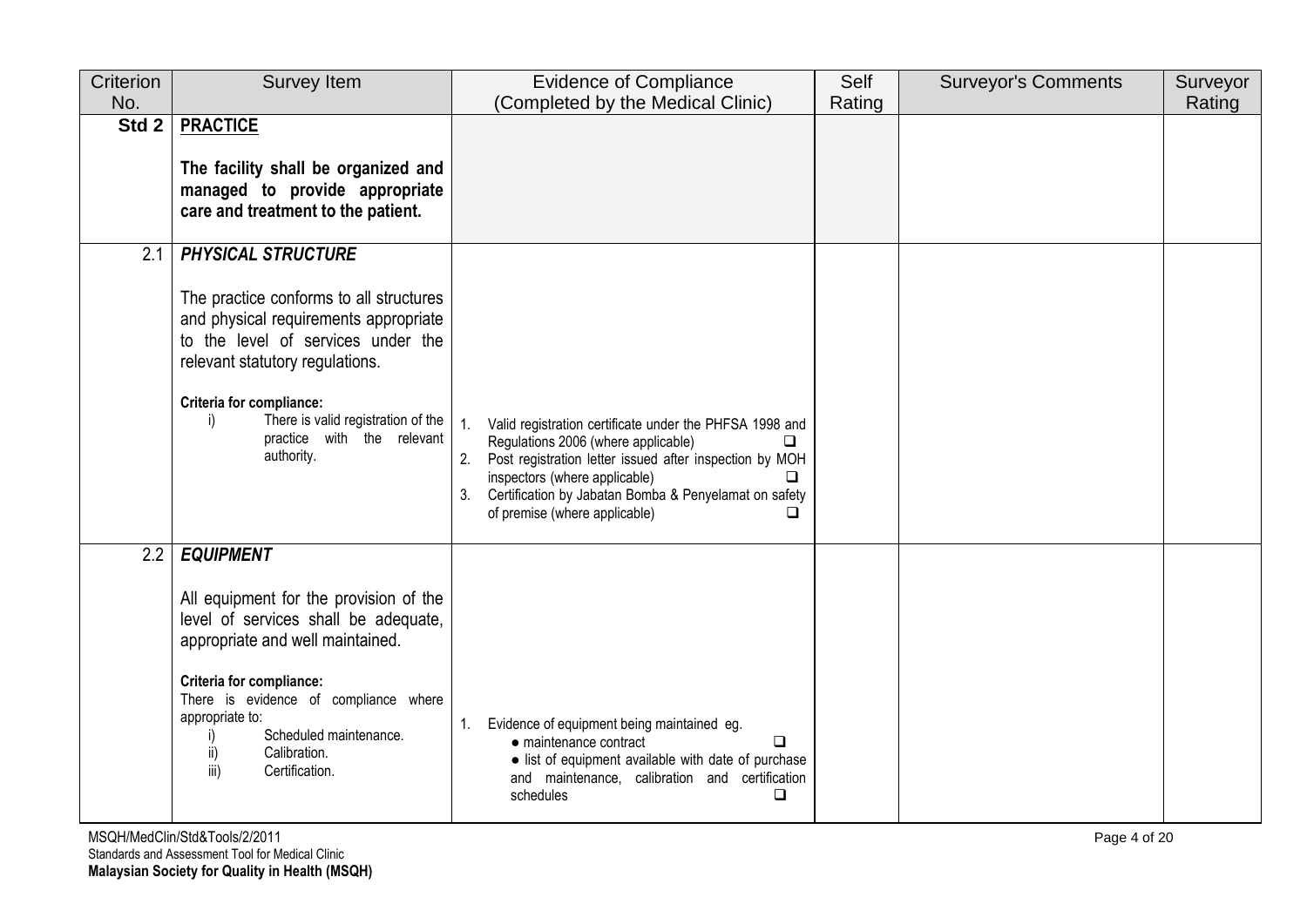| Criterion | <b>Survey Item</b>                                                                                                                                                                                                                                                                                                                                                                                                                                                                                                                                                                                                   | <b>Evidence of Compliance</b>                                                                                                                                                                                                                                                                                                                               | Self   | <b>Surveyor's Comments</b> | Surveyor |
|-----------|----------------------------------------------------------------------------------------------------------------------------------------------------------------------------------------------------------------------------------------------------------------------------------------------------------------------------------------------------------------------------------------------------------------------------------------------------------------------------------------------------------------------------------------------------------------------------------------------------------------------|-------------------------------------------------------------------------------------------------------------------------------------------------------------------------------------------------------------------------------------------------------------------------------------------------------------------------------------------------------------|--------|----------------------------|----------|
| No.       |                                                                                                                                                                                                                                                                                                                                                                                                                                                                                                                                                                                                                      | (Completed by the Medical Clinic)                                                                                                                                                                                                                                                                                                                           | Rating |                            | Rating   |
| 2.3       | <b>LEGAL REQUIREMENTS</b><br>The clinical practice conforms to<br>relevant statutory regulations. Current<br>available<br>guidelines<br>are<br>and<br>accessible to all staff.<br><b>Criteria for compliance:</b><br>There is evidence of compliance to the<br>following but not limited to:<br>Prescription records.<br>i)<br>ii)<br>Adequate<br>notification<br>documentation of:<br>a) Infectious diseases.<br>b) Death notification.<br>iii)<br>Appropriate management of<br>child abuse / domestic violence<br>(where applicable).<br>Appropriate management of<br>iv)<br>assault / rape (where<br>applicable). | Availability of drug book<br>$\Box$<br>1.<br>·List of notification of infectious diseases<br>$\Box$<br>·List of notification of death<br>$\Box$<br>Written SOP on management of child abuse / domestic<br>3.<br>violence and list of notification (where applicable) $\Box$<br>4.<br>Written SOP on management of assault / rape (where<br>applicable)<br>❏ |        |                            |          |
| 2.4       | <b>INFORMATION</b><br>health<br>Patient<br>records<br>contain<br>sufficient information to identify the<br>patient and to document reasons for<br>visit,<br>assessment,<br>management,<br>progress and outcome.<br>Criteria for compliance:<br>i)<br>Registered<br>Medical<br>The l<br>Practitioner maintains a system<br>of creating and<br>updating<br>medical information on every<br>patient.                                                                                                                                                                                                                    | 1.<br>Patient register<br>□<br>2.<br>Completeness of medical records for individual patients<br>❏<br>3. Retrieval system of medical records<br>$\Box$                                                                                                                                                                                                       |        |                            |          |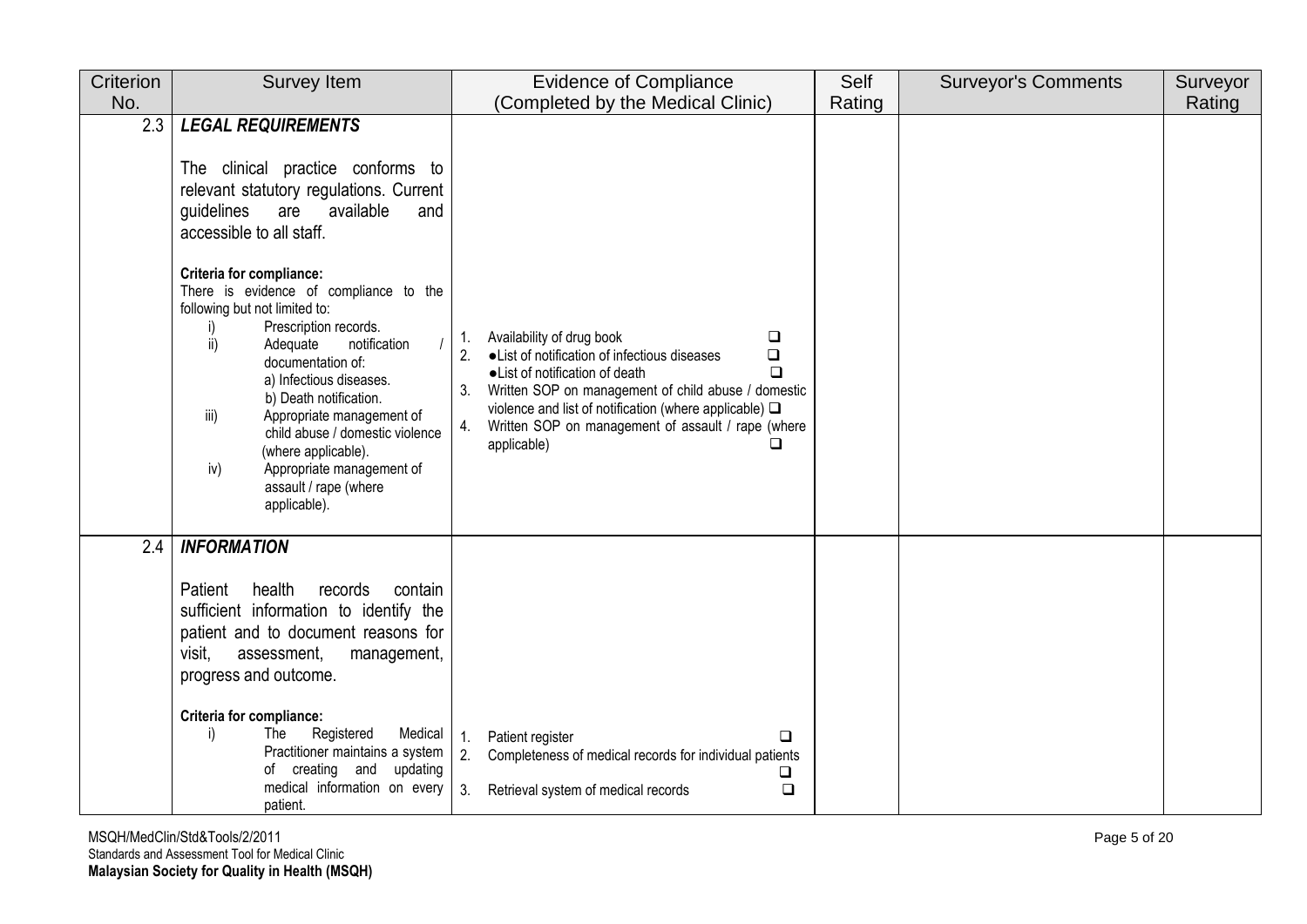| Criterion | Survey Item                                                                                                                                                              | <b>Evidence of Compliance</b>                                                                                                                                                                                                                       | Self   | <b>Surveyor's Comments</b> | Surveyor |
|-----------|--------------------------------------------------------------------------------------------------------------------------------------------------------------------------|-----------------------------------------------------------------------------------------------------------------------------------------------------------------------------------------------------------------------------------------------------|--------|----------------------------|----------|
| No.       |                                                                                                                                                                          | (Completed by the Medical Clinic)                                                                                                                                                                                                                   | Rating |                            | Rating   |
|           | Each patient has an individual<br>ii)<br>health record containing all<br>relevant clinical information.                                                                  |                                                                                                                                                                                                                                                     |        |                            |          |
| 2.4.1     | <b>FEES AND SERVICES</b>                                                                                                                                                 |                                                                                                                                                                                                                                                     |        |                            |          |
|           | Information on fees and services<br>should be made available to the<br>patient (where applicable)                                                                        |                                                                                                                                                                                                                                                     |        |                            |          |
|           | Criteria for compliance:<br>Schedule of fees available on<br>i)<br>request.<br>List of services available.<br>ii)                                                        | Itemised bill available upon request<br>$\Box$<br>1.<br>$\Box$<br>2. List of services with charges available                                                                                                                                        |        |                            |          |
| 2.4.2     | <b>SECURITY OF RECORDS</b>                                                                                                                                               |                                                                                                                                                                                                                                                     |        |                            |          |
|           | Patient information is well secured and<br>confidentiality<br>maintained.<br>The<br>retention of medical records conforms<br>to statutory requirements.                  |                                                                                                                                                                                                                                                     |        |                            |          |
|           | Criteria for compliance:<br>Security<br>of<br>i)<br>records<br><b>is</b><br>maintained.<br>Only authorized<br>ii)<br>personnel<br>have access to the medical<br>records. | Medical records are kept in a secured location<br>1.<br>/controlled environment<br>$\Box$<br>$\Box$<br>2.<br>Written SOP on access to medical records<br>3.<br>Security access for electronic medical records (EMR)<br>(where applicable)<br>$\Box$ |        |                            |          |
| 2.5       | <b>DRUGS / DDA / VACCINES</b>                                                                                                                                            |                                                                                                                                                                                                                                                     |        |                            |          |
|           | The Drug Inventory shall be organized<br>and managed to provide a safe and<br>appropriate practice.                                                                      |                                                                                                                                                                                                                                                     |        |                            |          |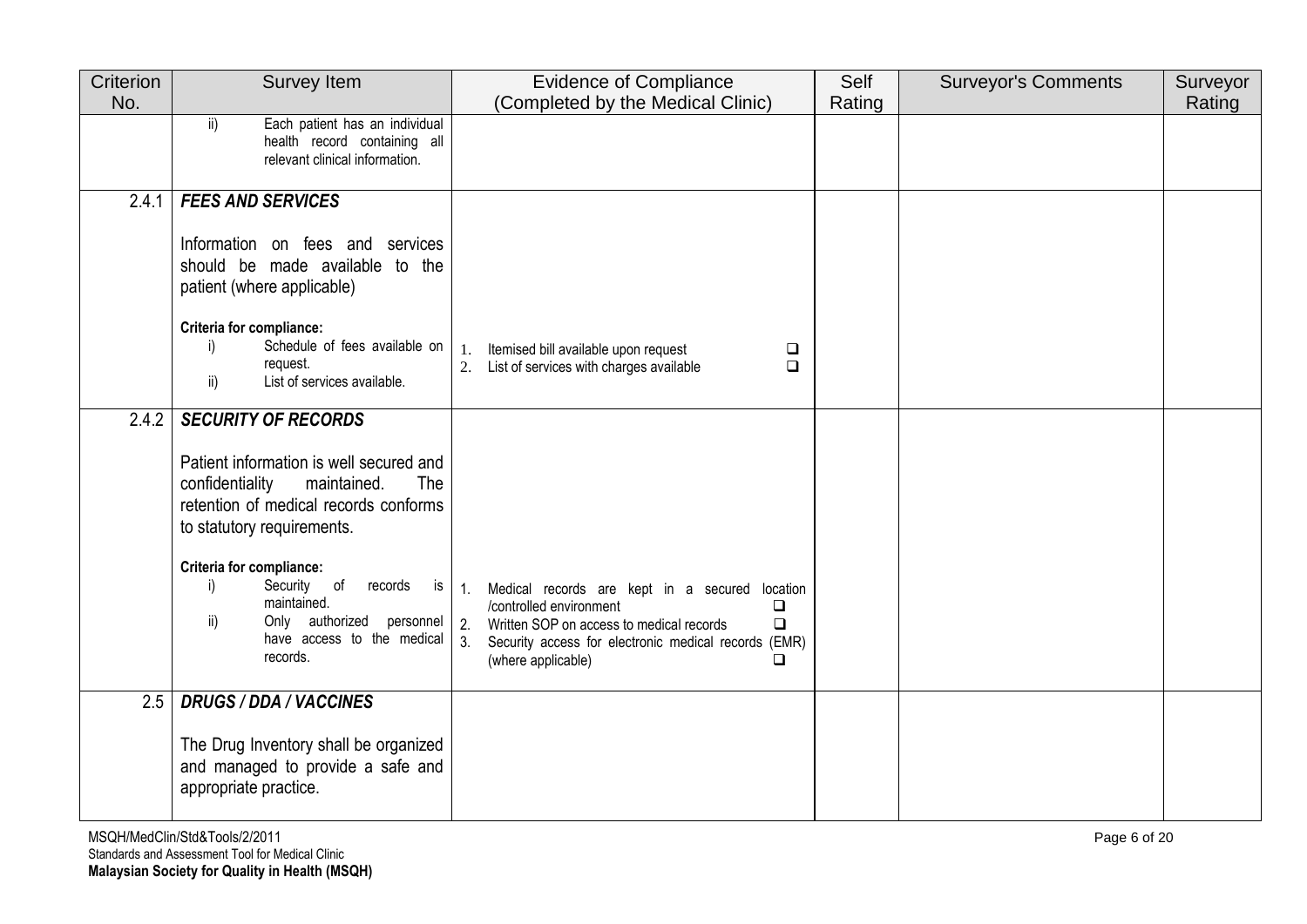| Criterion | <b>Survey Item</b>                                                                                                                                                                                                                                                                                                                                                                                                         | <b>Evidence of Compliance</b>                                                                                                                                                                                                                                                                                                                                                                                                                                                                                                                                                                                                                                                                                                                                                                                       | Self   | <b>Surveyor's Comments</b> | Surveyor |
|-----------|----------------------------------------------------------------------------------------------------------------------------------------------------------------------------------------------------------------------------------------------------------------------------------------------------------------------------------------------------------------------------------------------------------------------------|---------------------------------------------------------------------------------------------------------------------------------------------------------------------------------------------------------------------------------------------------------------------------------------------------------------------------------------------------------------------------------------------------------------------------------------------------------------------------------------------------------------------------------------------------------------------------------------------------------------------------------------------------------------------------------------------------------------------------------------------------------------------------------------------------------------------|--------|----------------------------|----------|
| No.       |                                                                                                                                                                                                                                                                                                                                                                                                                            | (Completed by the Medical Clinic)                                                                                                                                                                                                                                                                                                                                                                                                                                                                                                                                                                                                                                                                                                                                                                                   | Rating |                            | Rating   |
|           | Criteria for compliance:<br>There is evidence of drug<br>i)<br>inventory.<br>Drug inventory comply with<br>ii)<br>statutory requirements.<br>iii)<br>Standard<br>Operating<br>Procedures for drug dispensing<br>/ practice should be known to<br>relevant staff.<br>iv)<br>Adequate information shall be<br>given to the patient on<br>medication dispensed.<br>Evidence of 'Cold Chain' for<br>V)<br>storage of vaccines. | Separate drug inventory list for normal and DDA<br>$\overline{1}$ .<br>$\Box$<br>drugs<br>2.<br>Storage of DDA drugs in a secured location<br>$\Box$<br>Written SOP on dispensing of drugs<br>3.<br>❏<br>$\overline{4}$ .<br>List of approved signatures/initials of registered medical<br>practitioners (including locums) for prescription slip<br>(where applicable)<br>$\Box$<br>5.<br>List of standard drug abbreviations used<br>$\Box$<br>6.<br>Work flow on drug dispensing<br>i.e. doctor->staff->patient<br>$\Box$<br>7.<br>$\Box$<br>Patient information leaflet available<br>8.<br>On-site observation during dispensing of drugs by the<br>relevant staff<br>$\Box$<br>· Evidence of cold chain being maintained<br>$\Box$<br>9.<br>• Storage equipment for vaccines comply to<br>cold chain<br>$\Box$ |        |                            |          |
| 2.5.1     | <b>DRUG MANAGEMENT</b>                                                                                                                                                                                                                                                                                                                                                                                                     |                                                                                                                                                                                                                                                                                                                                                                                                                                                                                                                                                                                                                                                                                                                                                                                                                     |        |                            |          |
|           | The Registered Medical Practitioner<br>and/or the Pharmacist shall be<br>responsible for purchasing, dispensing<br>and maintenance of drugs in the<br>practice.<br><b>Criteria for compliance:</b><br>The purchase record is signed<br>i)<br>by the Registered Medical<br>Practitioner / Pharmacist.<br>ii)<br>Drug Inventory is available.                                                                                | $\mathbf{1}$ .<br>Purchase invoice signed by Registered Medical<br>Practitioner/Pharmacist<br>$\Box$<br>Drug inventory is available<br>$\Box$                                                                                                                                                                                                                                                                                                                                                                                                                                                                                                                                                                                                                                                                       |        |                            |          |
| 2.6       | <b>QUALITY OF CARE</b>                                                                                                                                                                                                                                                                                                                                                                                                     |                                                                                                                                                                                                                                                                                                                                                                                                                                                                                                                                                                                                                                                                                                                                                                                                                     |        |                            |          |
|           | Patient<br>be<br>assessment<br>shall<br>conducted and documented.                                                                                                                                                                                                                                                                                                                                                          |                                                                                                                                                                                                                                                                                                                                                                                                                                                                                                                                                                                                                                                                                                                                                                                                                     |        |                            |          |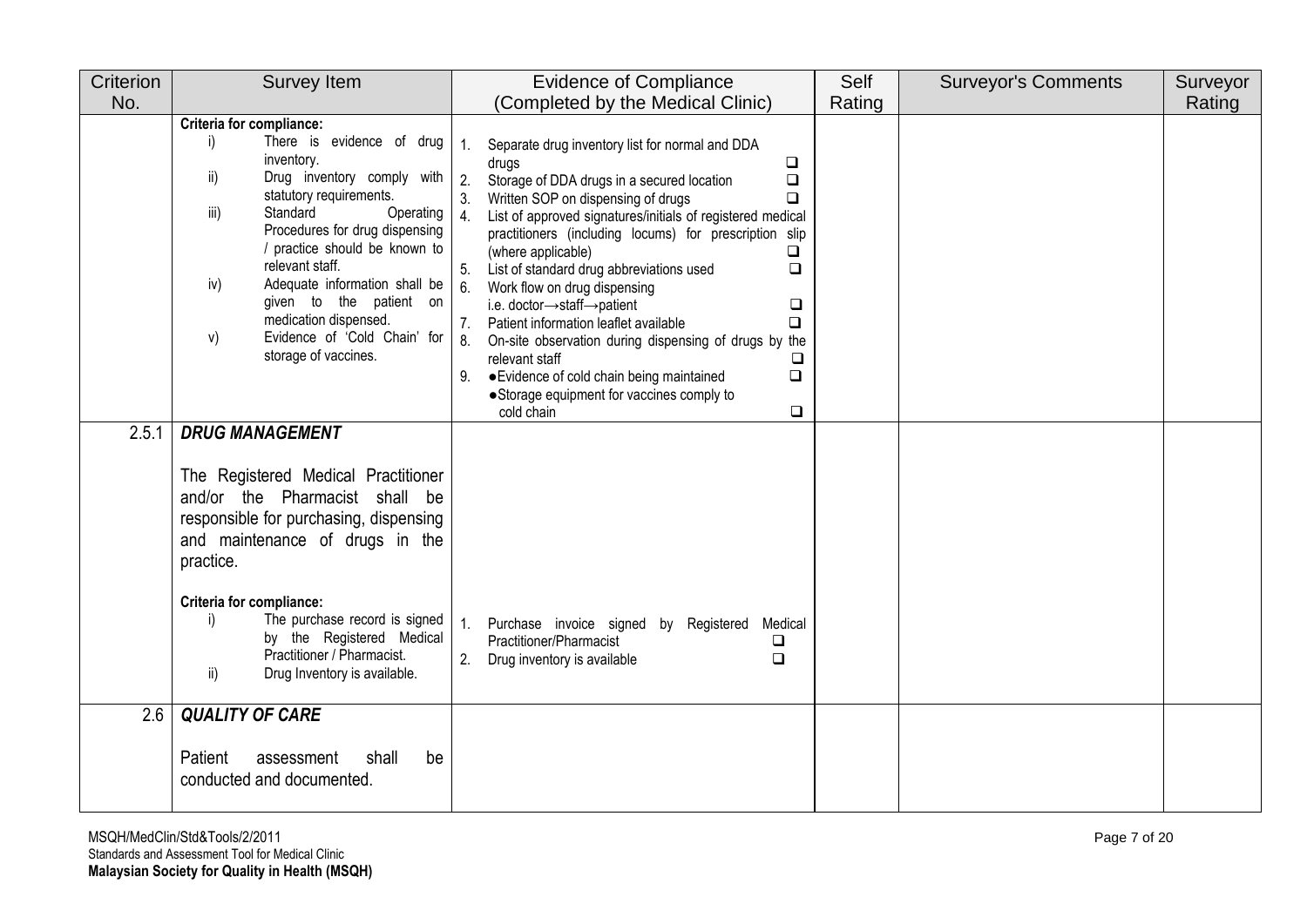| Criterion | Survey Item                                                                                                                                                                                                                                                                                                                                                                             | <b>Evidence of Compliance</b>                                                                                                                                                                                                                                                                                                       | Self   | <b>Surveyor's Comments</b> | Surveyor |
|-----------|-----------------------------------------------------------------------------------------------------------------------------------------------------------------------------------------------------------------------------------------------------------------------------------------------------------------------------------------------------------------------------------------|-------------------------------------------------------------------------------------------------------------------------------------------------------------------------------------------------------------------------------------------------------------------------------------------------------------------------------------|--------|----------------------------|----------|
| No.       |                                                                                                                                                                                                                                                                                                                                                                                         | (Completed by the Medical Clinic)                                                                                                                                                                                                                                                                                                   | Rating |                            | Rating   |
|           | <b>Criteria for compliance</b><br>Appropriate<br>assessment is<br>i)<br>conducted to support care of<br>the patient.<br>All patients are reassessed at<br>ii)<br>each appointment or at<br>intervals<br>to<br>appropriate<br>determine their response to<br>treatment and to plan for<br>continued treatment or referral.                                                               | Evidence from sample medical records<br>1.<br>$\Box$<br>2.<br>$\Box$<br>On-site observation of assessment process<br>3.<br>List of patients on follow up<br>$\Box$<br>Review of sample medical records of follow up patients<br>4.<br>to find evidence of reassessment<br>□                                                         |        |                            |          |
| 2.6.1     | <b>CLINICAL MANAGEMENT</b>                                                                                                                                                                                                                                                                                                                                                              |                                                                                                                                                                                                                                                                                                                                     |        |                            |          |
|           | Diagnosis and management of patient<br>shall conform to current practice.<br>Criteria for compliance:<br>Laboratory / Radiology services<br>i)<br>are available on site or<br>available through arrangements<br>with outside sources to meet<br>patient's needs.<br>Clinical Practice Guidelines<br>ii)<br>relevant to the practice should<br>be made available (where<br>appropriate). | 1.<br>Laboratory investigations support clinical assessment Q<br>2.<br>Radiology services support clinical assessment<br>$\Box$<br>3.<br>Availability of current Clinical Practice Guidelines<br>$\Box$<br>4.<br>Conformance / compliance to the Clinical Practice<br>Guidelines through review of sample medical records $\square$ |        |                            |          |
| 2.6.2     | <b>TRAINING</b>                                                                                                                                                                                                                                                                                                                                                                         |                                                                                                                                                                                                                                                                                                                                     |        |                            |          |
|           | Procedures are carried out by trained<br>personnel.<br><b>Criteria for compliance:</b><br>There shall be documented<br>i)<br>evidence<br>of<br>appropriate<br>training.                                                                                                                                                                                                                 | 1.<br>List of procedures conducted with relevant certificates /<br>evidence of training<br>□                                                                                                                                                                                                                                        |        |                            |          |

MSQH/MedClin/Std&Tools/2/2011 Page 8 of 20 Standards and Assessment Tool for Medical Clinic **Malaysian Society for Quality in Health (MSQH)**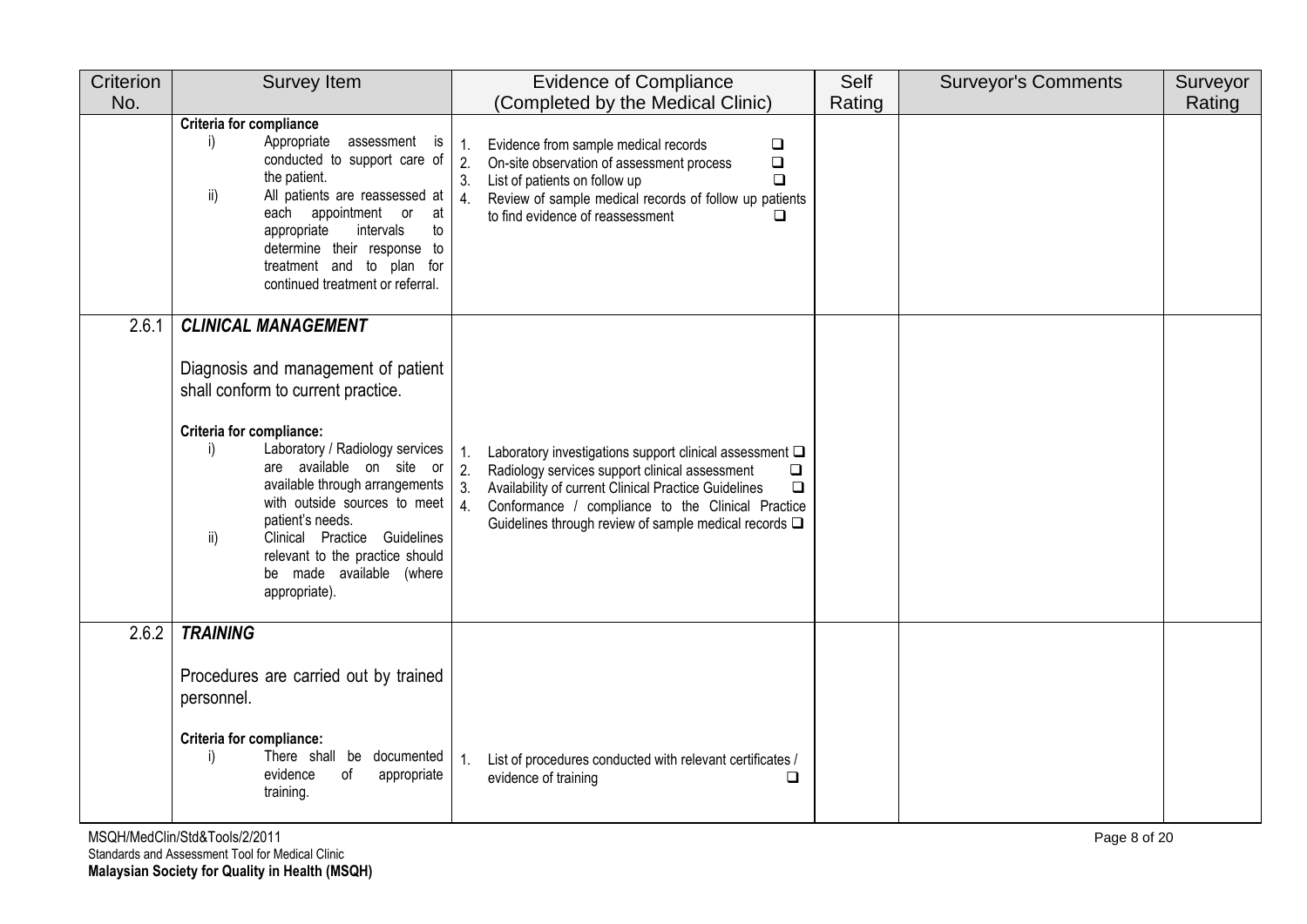| Criterion | <b>Survey Item</b>                                                                                                                                                                                                                                                                                                                                                                                                                                                                                                                                                                | <b>Evidence of Compliance</b>                                                                                                                                                                                                                                                                                                                                                                                                                                                                                | Self   | <b>Surveyor's Comments</b> | Surveyor |
|-----------|-----------------------------------------------------------------------------------------------------------------------------------------------------------------------------------------------------------------------------------------------------------------------------------------------------------------------------------------------------------------------------------------------------------------------------------------------------------------------------------------------------------------------------------------------------------------------------------|--------------------------------------------------------------------------------------------------------------------------------------------------------------------------------------------------------------------------------------------------------------------------------------------------------------------------------------------------------------------------------------------------------------------------------------------------------------------------------------------------------------|--------|----------------------------|----------|
| No.       |                                                                                                                                                                                                                                                                                                                                                                                                                                                                                                                                                                                   | (Completed by the Medical Clinic)                                                                                                                                                                                                                                                                                                                                                                                                                                                                            | Rating |                            | Rating   |
| 2.6.3     | <b>PATIENT CARE</b><br>Patient care shall be appropriate.<br><b>Criteria for compliance:</b><br>The facility designs and carries<br>i)<br>out processes to provide<br>continuity of patient care<br>services.<br>ii)<br>There is a qualified individual<br>responsible for the patient's<br>care.<br>iii)<br>Information about the patient's<br>care and response to care is<br>communicated among medical,<br>nursing and other care<br>providers.<br>The patient's medical record is<br>iv)<br>available to the care providers<br>to facilitate the exchange of<br>information. | Evidence from sample medical records<br>1.<br>❏<br>2.<br>List of qualified individuals (locum) to attend to patient<br>care when Registered Medical Practitioner is not<br>available<br><b>□</b><br>3.<br>Evidence from sample medical records to show records<br>are complete although patient seen by different medical<br>practitioners<br>◻<br>Evidence from sample medical records that response to<br>$\overline{4}$ .<br>care is informed<br>5.<br>Written SOP on access to medical records<br>$\Box$ |        |                            |          |
| 2.6.4     | <b>DOCTOR PATIENT RELATIONSHIP</b><br>Continuous therapeutic relationship<br>between the doctor and the patient is<br>maintained.<br><b>Criteria for compliance:</b><br>The patient shall be informed<br>i)<br>decision-making<br>any<br>on<br>regarding his treatment.<br>ii)<br>The patient is given the<br>opportunity to have a second<br>opinion pertaining to his illness<br>/ treatment.<br>iii)<br>Adequate explanation is given                                                                                                                                          | Patient information / decision shall be documented in<br>1.<br>medical records<br>❏<br>$\Box$<br>Evidence in sample medical records<br>2.<br>On-site observation during patient consultation<br>$\Box$<br>-3.<br>$\overline{4}$ .<br>Patient information leaflets<br>❏<br>5.<br>Registered Medical Practitioner's contact number is<br>available for the patients' to communicate (on the<br>appointment card / medication bag)<br>$\Box$                                                                    |        |                            |          |

MSQH/MedClin/Std&Tools/2/2011 Page 9 of 20 Standards and Assessment Tool for Medical Clinic **Malaysian Society for Quality in Health (MSQH)**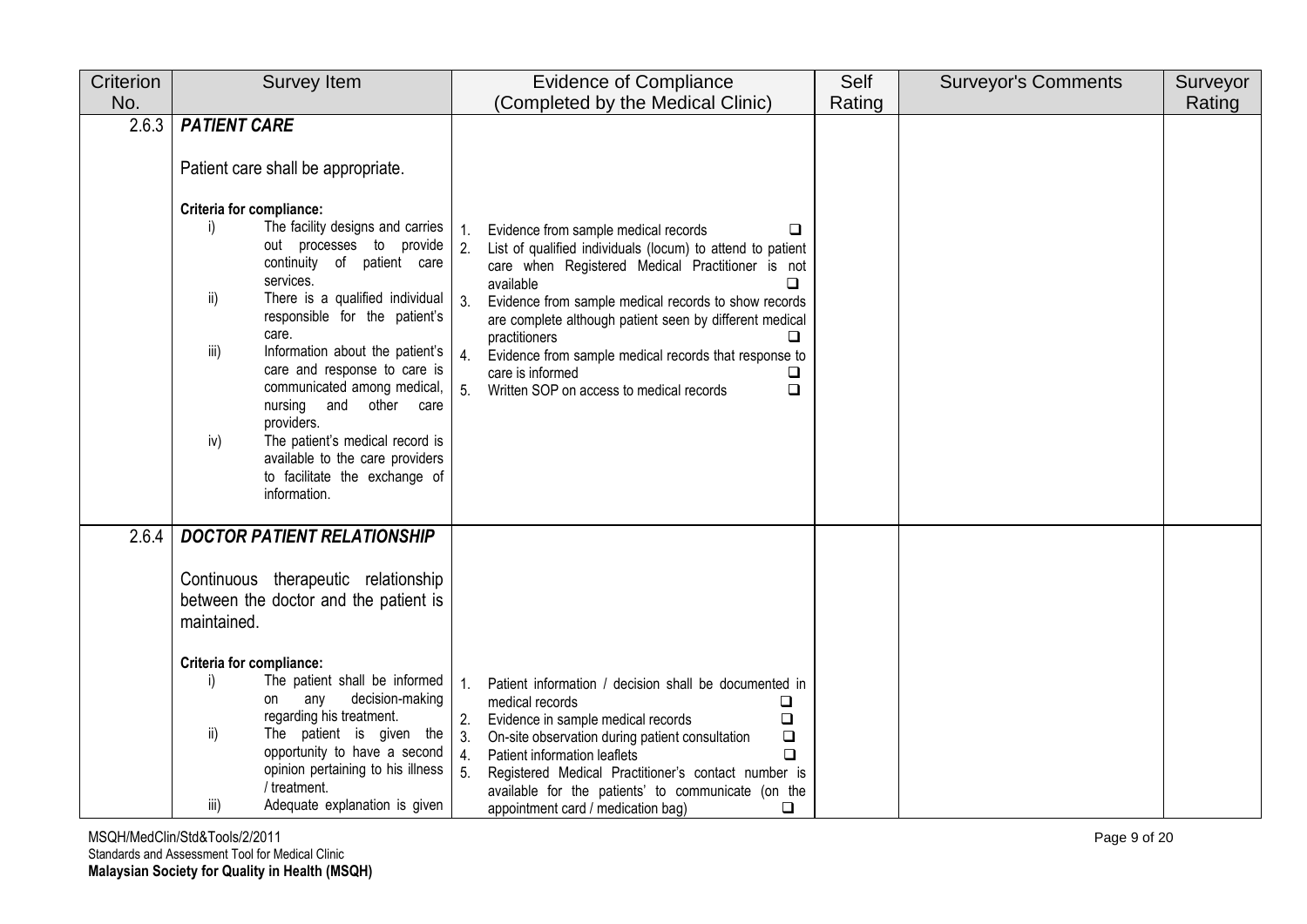| to the patient with regards to                                                                                                                                                                                                                                                                                                                                                                                                                                                                                                                                                                                                                         | (Completed by the Medical Clinic)                                                                                                                                                                                                                                                                                   | Rating |               |
|--------------------------------------------------------------------------------------------------------------------------------------------------------------------------------------------------------------------------------------------------------------------------------------------------------------------------------------------------------------------------------------------------------------------------------------------------------------------------------------------------------------------------------------------------------------------------------------------------------------------------------------------------------|---------------------------------------------------------------------------------------------------------------------------------------------------------------------------------------------------------------------------------------------------------------------------------------------------------------------|--------|---------------|
|                                                                                                                                                                                                                                                                                                                                                                                                                                                                                                                                                                                                                                                        |                                                                                                                                                                                                                                                                                                                     |        | Rating        |
| his medication / treatment.<br>The patient is able to<br>iv)<br>communicate with the doctor<br>on problems encountered over<br>a given medication / treatment.                                                                                                                                                                                                                                                                                                                                                                                                                                                                                         |                                                                                                                                                                                                                                                                                                                     |        |               |
| <b>REFERRAL SYSTEM</b>                                                                                                                                                                                                                                                                                                                                                                                                                                                                                                                                                                                                                                 |                                                                                                                                                                                                                                                                                                                     |        |               |
| There shall be an appropriate referral<br>system in the practice.<br><b>Criteria for compliance:</b><br>i)<br>There is a list of specialists<br>facility<br>available.<br>The<br>cooperates with other health<br>care agencies to ensure timely<br>and appropriate referrals.<br>Referral letters shall be<br>ii)<br>comprehensive and contain<br>relevant<br>information<br>for<br>continuity of care.<br>iii)<br>There is a process to<br>appropriately transfer patients<br>to another facility to meet their<br>continuing care needs.<br>The process for referring or<br>iv)<br>transferring<br>the<br>patient<br>considers transportation needs. | List of specialists / contracts / panel of specialists /<br>$\mathbf{1}$ .<br>referral points<br>$\Box$<br>2.<br>Review of sample referral letters for completeness $\Box$<br>3.<br>Written SOP on patient transfer<br>$\Box$<br>List of ambulance / transport facility for patient transfer<br>4 <sub>1</sub><br>◻ |        |               |
| <b>FEEDBACK</b>                                                                                                                                                                                                                                                                                                                                                                                                                                                                                                                                                                                                                                        |                                                                                                                                                                                                                                                                                                                     |        |               |
| Where cases have been referred to<br>the practice, there should be a<br>system of feedback to the referring<br>doctor.                                                                                                                                                                                                                                                                                                                                                                                                                                                                                                                                 |                                                                                                                                                                                                                                                                                                                     |        |               |
|                                                                                                                                                                                                                                                                                                                                                                                                                                                                                                                                                                                                                                                        | MSQH/MedClin/Std&Tools/2/2011                                                                                                                                                                                                                                                                                       |        | Page 10 of 20 |

Standards and Assessment Tool for Medical Clinic

**Malaysian Society for Quality in Health (MSQH)**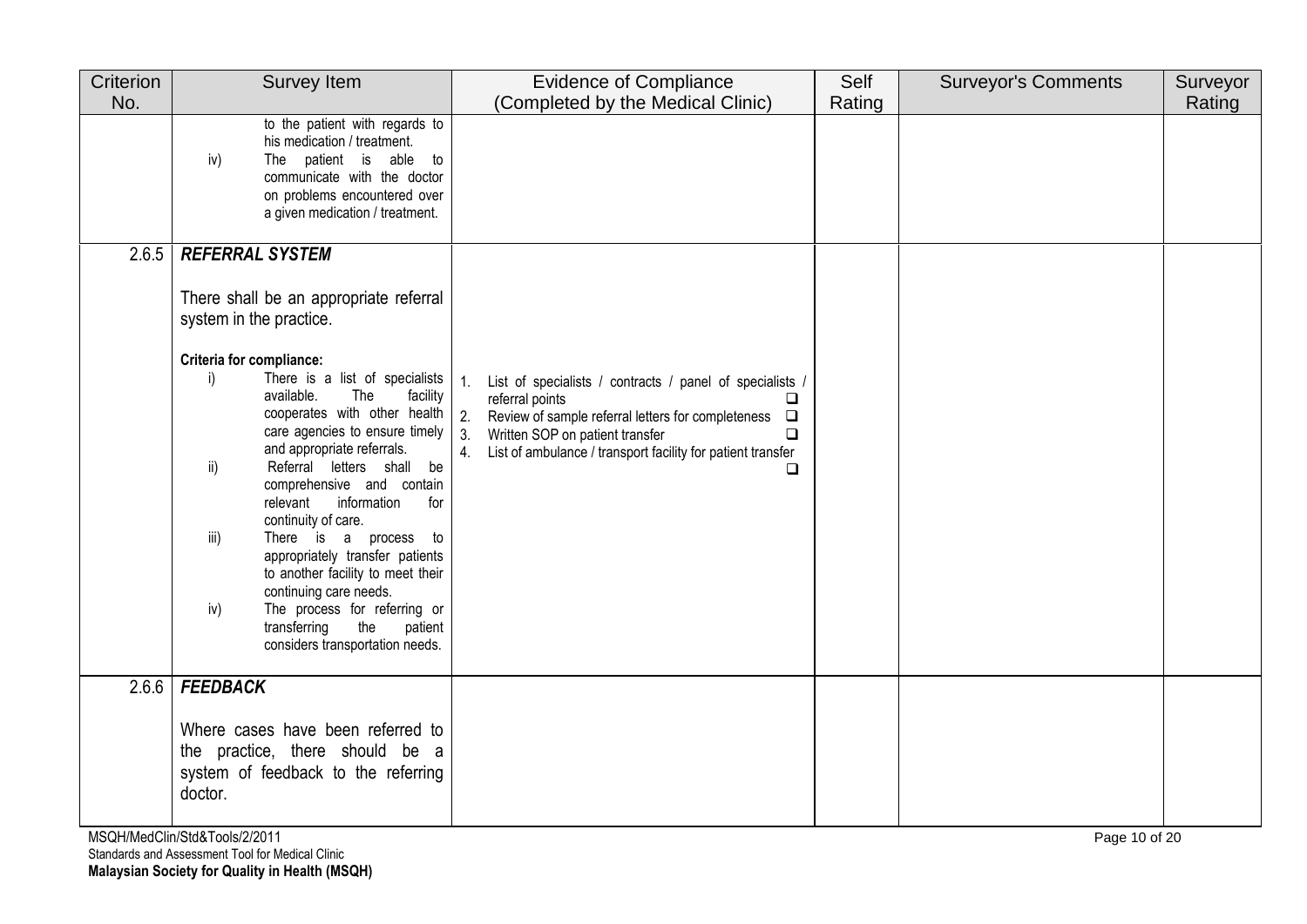| Criterion | Survey Item                                                                                                                                                                               | <b>Evidence of Compliance</b>                                                                                                                                                                                                          | Self   | <b>Surveyor's Comments</b> | Surveyor |
|-----------|-------------------------------------------------------------------------------------------------------------------------------------------------------------------------------------------|----------------------------------------------------------------------------------------------------------------------------------------------------------------------------------------------------------------------------------------|--------|----------------------------|----------|
| No.       |                                                                                                                                                                                           | (Completed by the Medical Clinic)                                                                                                                                                                                                      | Rating |                            | Rating   |
|           | <b>Criteria for compliance:</b><br>Reply letter (from the referred<br>i)<br>person) shall be appropriate<br>contain<br>relevant<br>and<br>information for continuity of<br>care.          | Review of sample reply letters for completeness<br>$\Box$<br>-1.                                                                                                                                                                       |        |                            |          |
| 2.6.7     | <b>HEALTH</b><br><b>AND</b><br><b>PROMOTION</b><br><b>PREVENTION</b>                                                                                                                      |                                                                                                                                                                                                                                        |        |                            |          |
|           | promotion and preventive<br>Health<br>services shall be available to the<br>patients.                                                                                                     |                                                                                                                                                                                                                                        |        |                            |          |
|           | <b>Criteria for compliance:</b><br>Availability / display of health<br>i)<br>education information.<br>ii)<br>Evidence of health promotion<br>disease<br>prevention<br>and<br>activities. | $\overline{1}$ .<br>Availability of leaflets / brochures<br>$\Box$<br>2.<br>Evidence of on-site health promotion and disease<br>prevention activities e.g.<br>$\Box$<br>posters<br>$\Box$<br>videos<br>$\Box$<br>immunisation services |        |                            |          |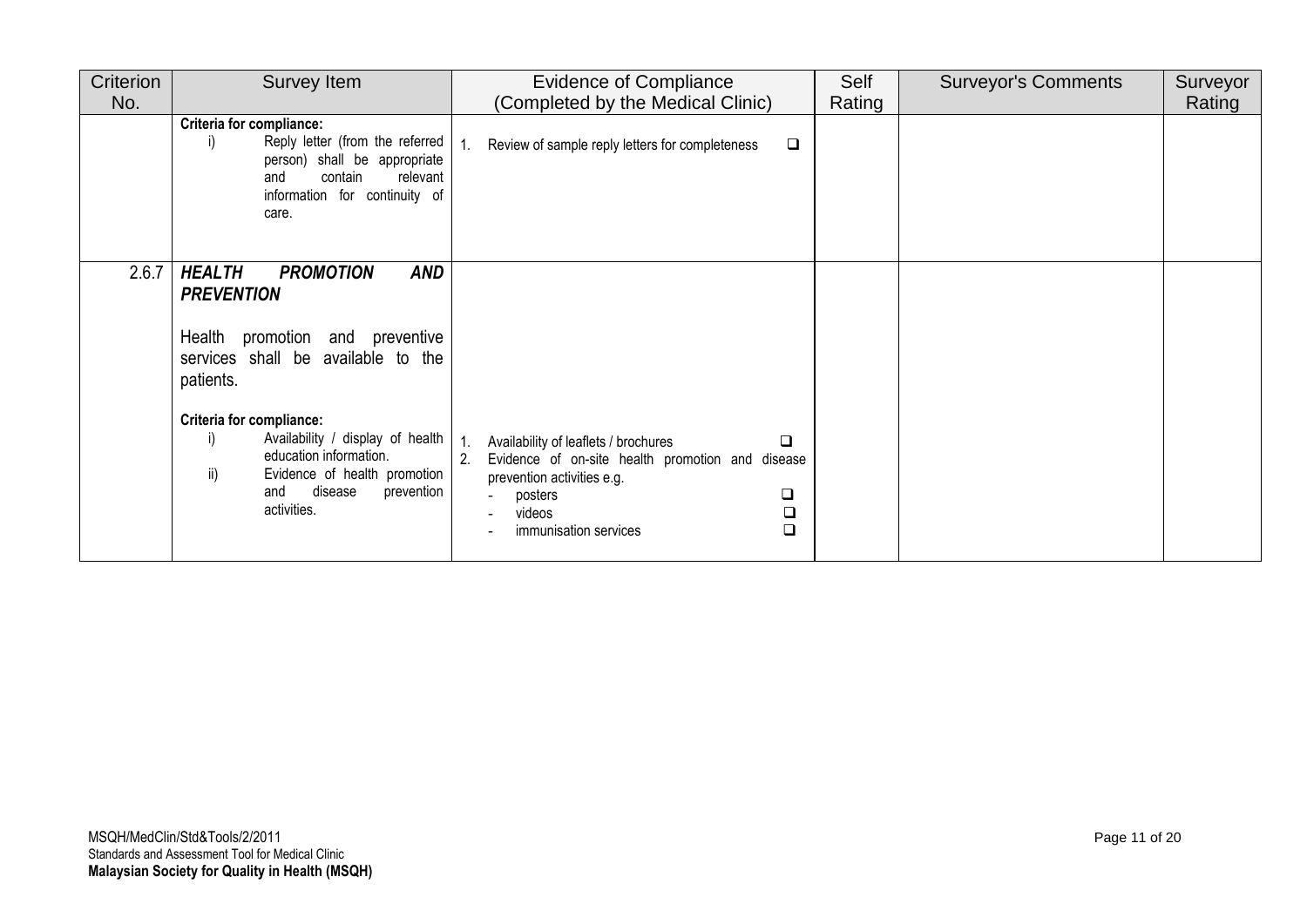| Criterion | <b>Survey Item</b>                                                                                                                                                                                                                                                                                                                                                                                            | Evidence of Compliance                                                                                                                                                                      | Self   | <b>Surveyor's Comments</b> | Surveyor |
|-----------|---------------------------------------------------------------------------------------------------------------------------------------------------------------------------------------------------------------------------------------------------------------------------------------------------------------------------------------------------------------------------------------------------------------|---------------------------------------------------------------------------------------------------------------------------------------------------------------------------------------------|--------|----------------------------|----------|
| No.       |                                                                                                                                                                                                                                                                                                                                                                                                               | (Completed by the Medical Clinic)                                                                                                                                                           | Rating |                            | Rating   |
| Std 3     | <b>HUMAN RESOURCE</b><br>The practice demonstrates support<br>for providing safe and quality<br>patient care through education and<br>skills training of personnel.                                                                                                                                                                                                                                           |                                                                                                                                                                                             |        |                            |          |
| 3.1       | <b>HUMAN RESOURCE MANAGEMENT</b><br>Appropriate and adequate staffing is<br>available.<br>Criteria for compliance:<br>Number of staff commensurate<br>i)<br>with workload.<br><b>Current Annual Practice</b><br>ii)<br>Certificate (APC) is available.<br>Job descriptions for staff are<br>iii)<br>available.                                                                                                | Number of staff is adequate with workload<br>1.<br>❏<br>2.<br>Availability of current Annual Practice Certificate<br>$\Box$<br>3.<br>List of job descriptions available for staff<br>$\Box$ |        |                            |          |
| 3.2       | <b>HUMAN RESOURCE</b><br><b>DEVELOPMENT</b><br>Continuing education is provided to all<br>staff.<br>Criteria for compliance:<br>Evidence of participation or<br>i)<br>having in-house training e.g.<br><b>Continuing Medical Education</b><br>(CME), Continuing Nursing<br>Education (CNE), Continuing<br>Professional Development<br>(CPD) and/or Vocational<br>Certification / Attendance<br>Certification. | Evidence of staff training including Basic Life Support<br>1.<br>(BLS) training<br>2.<br>Evidence of 'on-the-job' training<br>$\Box$                                                        |        |                            |          |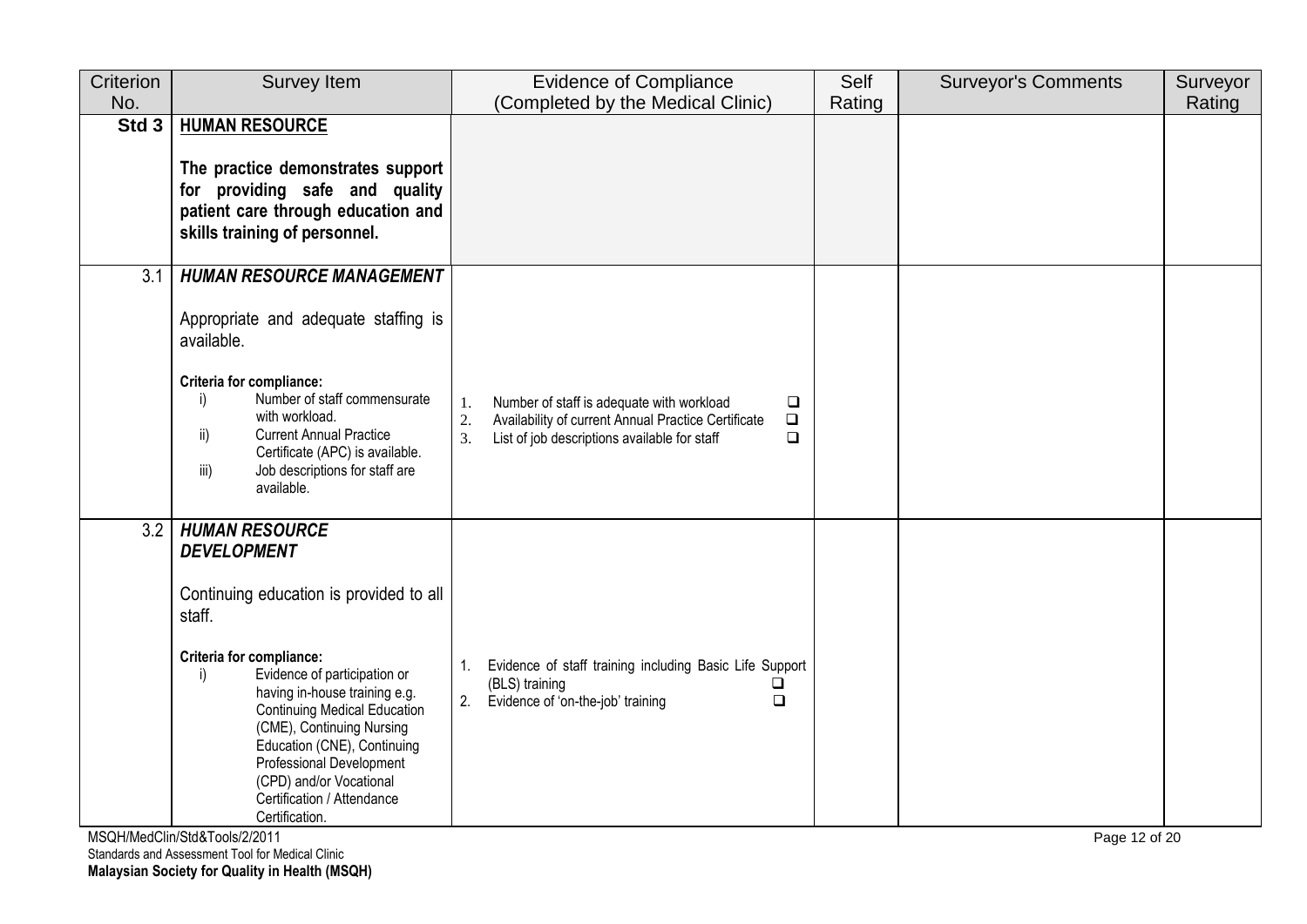| Criterion<br>No. | <b>Survey Item</b>                                                                                                                                                  | <b>Evidence of Compliance</b><br>(Completed by the Medical Clinic)                        | Self<br>Rating | <b>Surveyor's Comments</b> | Surveyor<br>Rating |
|------------------|---------------------------------------------------------------------------------------------------------------------------------------------------------------------|-------------------------------------------------------------------------------------------|----------------|----------------------------|--------------------|
|                  | 'On-the-job' training for staff is<br>ii)<br>available.                                                                                                             |                                                                                           |                |                            |                    |
| 3.3              | <b>FOR</b><br><b>APPROPRIATE</b><br><b>TRAINING</b><br><b>SPECIFIC PROCEDURES</b>                                                                                   |                                                                                           |                |                            |                    |
|                  | The Registered Medical Practitioner<br>and other staff providing special<br>services or procedures have the<br>appropriate training for the specific<br>procedures. |                                                                                           |                |                            |                    |
|                  | <b>Criteria for compliance:</b><br>training<br>Evidence<br>of<br>i)<br>certification<br>for<br>specific<br>procedures.                                              | Evidence of training and certification for specific<br>procedures (where applicable)<br>◻ |                |                            |                    |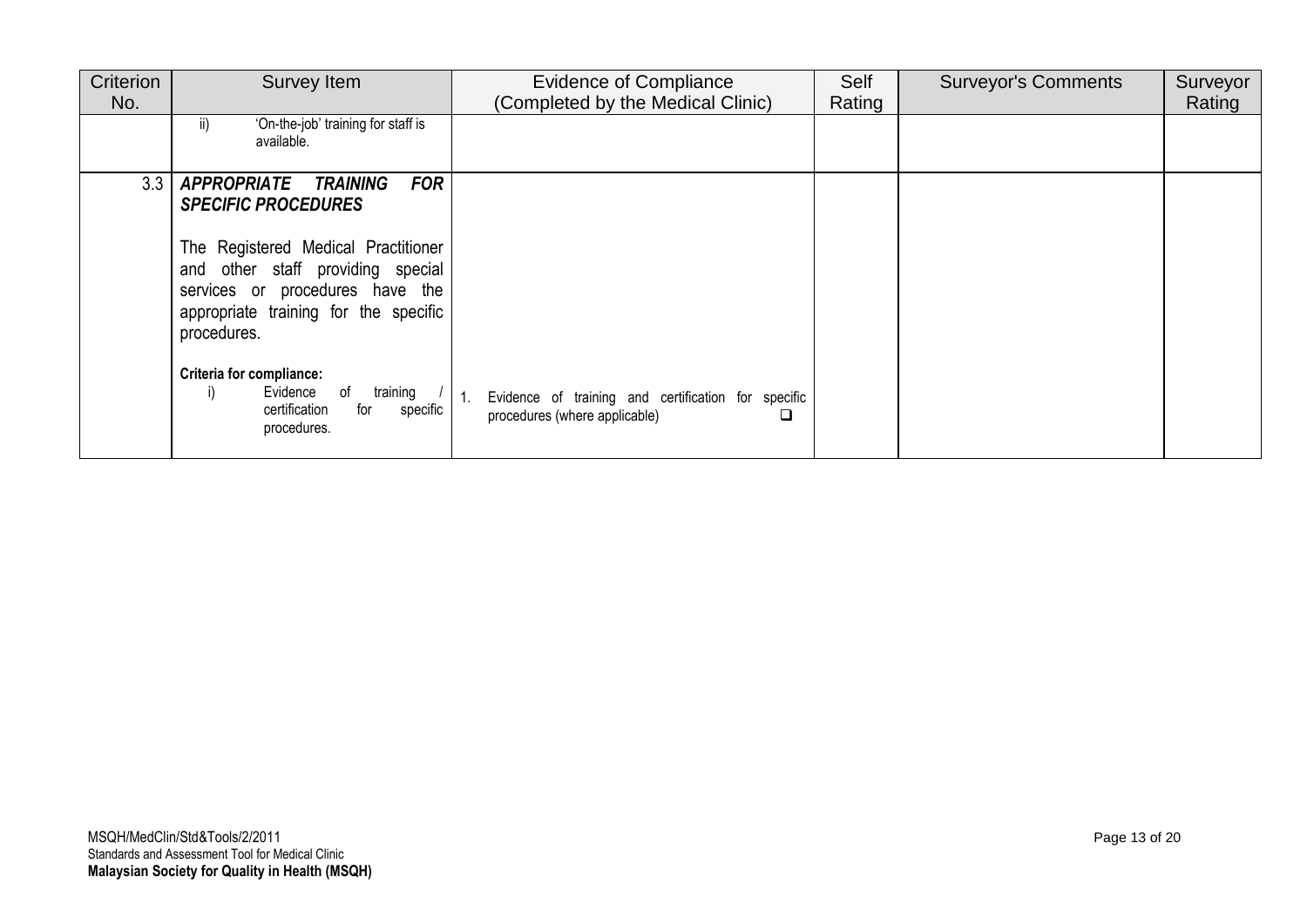| Criterion | <b>Survey Item</b>                                                                                                                                                                                                                                                                                                      | <b>Evidence of Compliance</b>                                                                                                                                                                                                                                                                                                                                                                                                                                        | Self   | <b>Surveyor's Comments</b> | Surveyor |
|-----------|-------------------------------------------------------------------------------------------------------------------------------------------------------------------------------------------------------------------------------------------------------------------------------------------------------------------------|----------------------------------------------------------------------------------------------------------------------------------------------------------------------------------------------------------------------------------------------------------------------------------------------------------------------------------------------------------------------------------------------------------------------------------------------------------------------|--------|----------------------------|----------|
| No.       |                                                                                                                                                                                                                                                                                                                         | (Completed by the Medical Clinic)                                                                                                                                                                                                                                                                                                                                                                                                                                    | Rating |                            | Rating   |
| Std 4     | <b>SAFETY</b><br>Service shall be provided safely and<br>effectively through knowledgeable<br>and skilful staff in line with current<br>legislation and guidance. The<br>practice provides a safe and healthy<br>environment<br>that<br>promotes<br>occupational safety and health for<br>staff, patients and visitors. |                                                                                                                                                                                                                                                                                                                                                                                                                                                                      |        |                            |          |
| 4.1       | <b>SAFE PATIENT CARE</b><br>Care provided to the patient is safe<br>and meets professional standards.<br>Criteria for compliance:<br>Evidence Based Medicine.<br>Clinical Risk management.<br>ii)                                                                                                                       | Availability and implementation of current Clinical<br>Practice Guidelines (CPG)<br>◻<br>Written SOP on risk management and implementation<br>2.<br>of the risks e.g.<br>Prevention and control of infection<br>$\Box$<br>$\Box$<br>Radiation risks<br>Laboratory hazards<br>$\Box$<br>Written SOP on the use of disposables<br>$\Box$<br>3.<br>Availability of sterilizer<br>$\Box$<br>4.<br>History of drug allergies noted in the medical records $\square$<br>5. |        |                            |          |
| 4.2       | <b>ADVERSE DRUG REACTION</b><br>There is notification of any untoward<br>reaction<br>relevant<br>to the<br>drug<br>authorities.                                                                                                                                                                                         |                                                                                                                                                                                                                                                                                                                                                                                                                                                                      |        |                            |          |
|           | <b>Criteria for compliance:</b>                                                                                                                                                                                                                                                                                         | List of notification to the National Centre for Adverse                                                                                                                                                                                                                                                                                                                                                                                                              |        |                            |          |

MSQH/MedClin/Std&Tools/2/2011 Page 14 of 20 Standards and Assessment Tool for Medical Clinic **Malaysian Society for Quality in Health (MSQH)**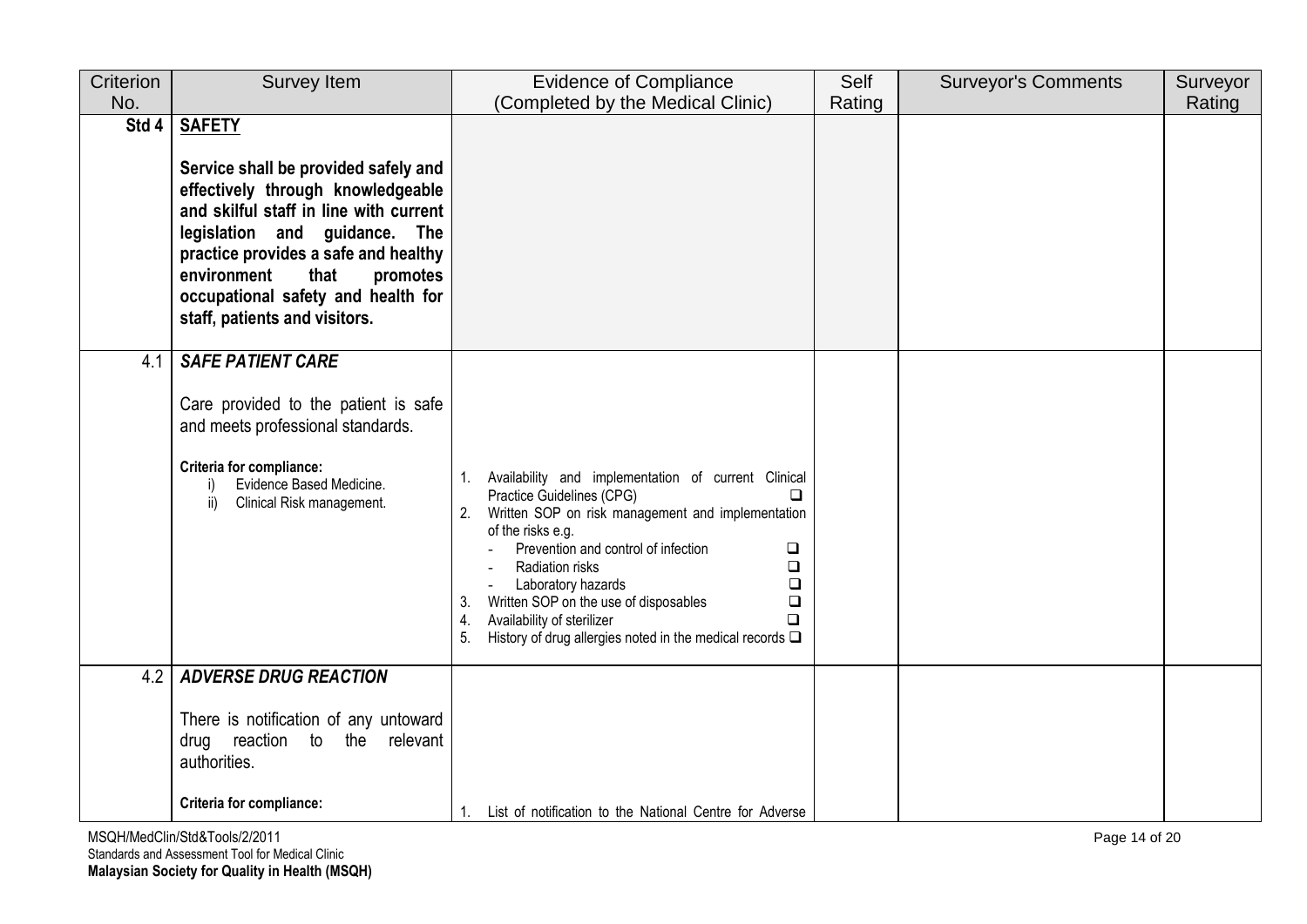| Criterion | Survey Item                                                                                                                                                                                                                                                                                                                                                                                     | <b>Evidence of Compliance</b>                                                                                                                                                                                  | Self   | <b>Surveyor's Comments</b> | Surveyor |
|-----------|-------------------------------------------------------------------------------------------------------------------------------------------------------------------------------------------------------------------------------------------------------------------------------------------------------------------------------------------------------------------------------------------------|----------------------------------------------------------------------------------------------------------------------------------------------------------------------------------------------------------------|--------|----------------------------|----------|
| No.       |                                                                                                                                                                                                                                                                                                                                                                                                 | (Completed by the Medical Clinic)                                                                                                                                                                              | Rating |                            | Rating   |
|           | Record of the notification is<br>i)<br>made available.<br>Evidence of practice by the<br>ii)<br>facility on Incident Reporting.                                                                                                                                                                                                                                                                 | Drug Reactions Monitoring (ADR Form)<br>$\Box$<br>2.<br>List, analysis and action taken of incident reports $\Box$                                                                                             |        |                            |          |
| 4.3       | <b>INFECTION CONTROL</b>                                                                                                                                                                                                                                                                                                                                                                        |                                                                                                                                                                                                                |        |                            |          |
|           | The facility designs and implements a<br>coordinated program to reduce the<br>risks<br>of<br>organization-acquired<br>infections in<br>patients and staff.<br>Responsibility for infection control is<br>undertaken by the Registered Medical<br>Practitioner.<br>Criteria for compliance:<br>Infection Control protocols.<br>i)<br>ii)<br>Sterilization processes.<br>Sharps disposal.<br>iii) | Written SOP on infection control<br>1.<br>❏<br>2.<br>Availability of sterilization process<br>$\Box$<br>3.<br>$\Box$<br>Practice of sharps disposals                                                           |        |                            |          |
|           | iv)<br>Specimen handling.<br>Results of infection monitoring<br>V)<br>in the facility are regularly<br>communicated to all staff.<br>Staff education on Infection<br>vi)<br>Control.                                                                                                                                                                                                            | 4.<br>Written SOP and practice of biohazards<br>$\Box$<br>5.<br>Staff are notified of prevailing infections<br>$\Box$<br>6.<br>Evidence of training and practice on infection control<br>$\Box$<br>among staff |        |                            |          |
| 4.4       | <b>OCCUPATIONAL SAFETY</b>                                                                                                                                                                                                                                                                                                                                                                      |                                                                                                                                                                                                                |        |                            |          |
|           | The facility provides a safe and<br>healthy environment.                                                                                                                                                                                                                                                                                                                                        |                                                                                                                                                                                                                |        |                            |          |
|           | Criteria for compliance:<br>Occupational Safety and Health<br>i)<br>(where<br>protocol<br>program<br>applicable).<br>ii)<br>Needle sticks injury protocol.                                                                                                                                                                                                                                      | Availability and practice of Occupational Safety and<br>$\mathbf{1}$ .<br>Health protocol (where applicable)<br>$\Box$<br>Availability and practice of needle sticks injury protocol<br>2.                     |        |                            |          |

MSQH/MedClin/Std&Tools/2/2011 Page 15 of 20 Standards and Assessment Tool for Medical Clinic **Malaysian Society for Quality in Health (MSQH)**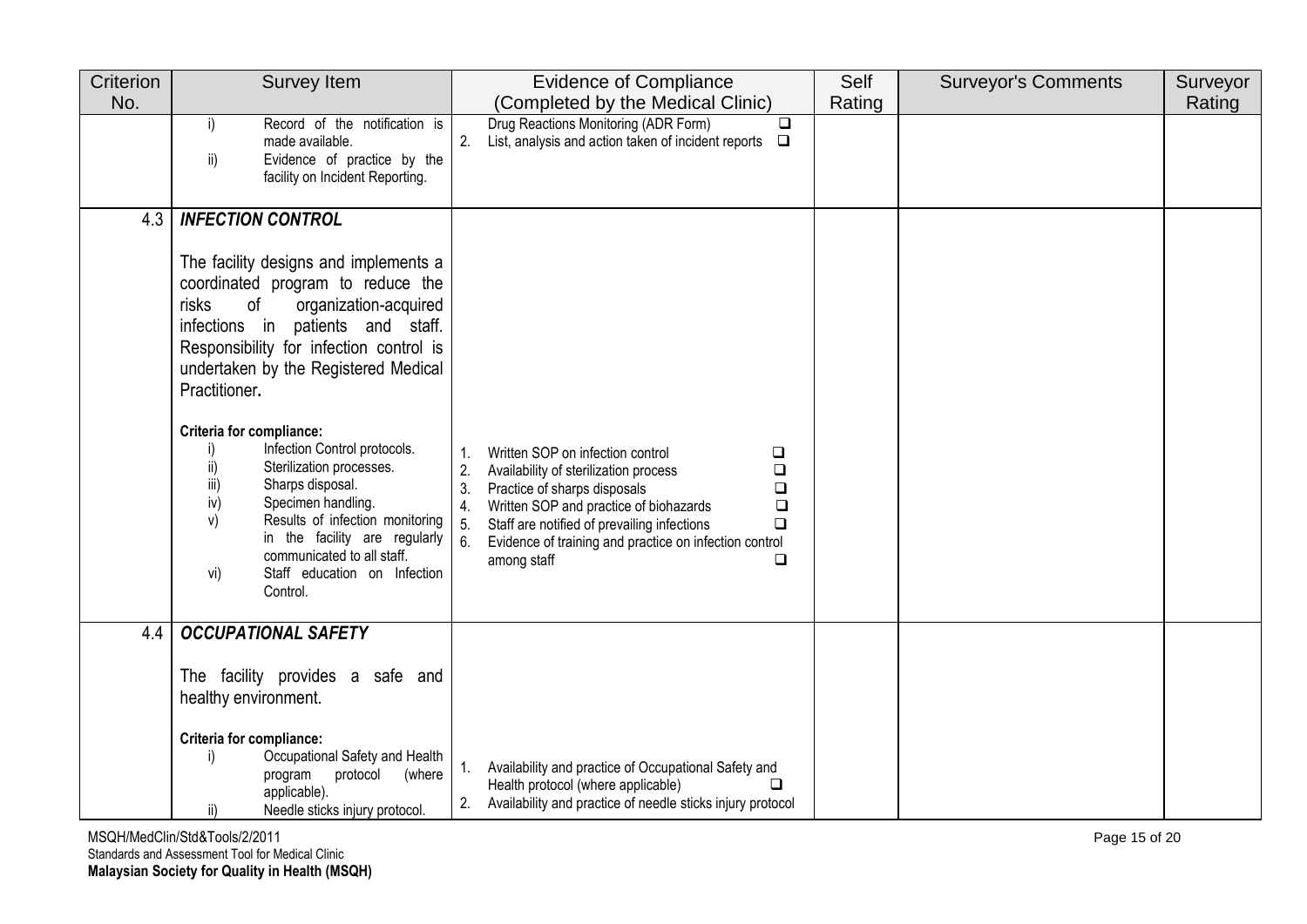| Criterion | Survey Item                                                                                                                                                                                                                                                                                                                                                                       | <b>Evidence of Compliance</b>                                                                                                                                                                                                                                                                                                                                                                                                                                                                                                         | Self   | <b>Surveyor's Comments</b> | Surveyor |
|-----------|-----------------------------------------------------------------------------------------------------------------------------------------------------------------------------------------------------------------------------------------------------------------------------------------------------------------------------------------------------------------------------------|---------------------------------------------------------------------------------------------------------------------------------------------------------------------------------------------------------------------------------------------------------------------------------------------------------------------------------------------------------------------------------------------------------------------------------------------------------------------------------------------------------------------------------------|--------|----------------------------|----------|
| No.       |                                                                                                                                                                                                                                                                                                                                                                                   | (Completed by the Medical Clinic)                                                                                                                                                                                                                                                                                                                                                                                                                                                                                                     | Rating |                            | Rating   |
|           | iii)<br>Universal precautions protocol.<br>iv)<br>Radiation safety<br>measures<br>(where applicable).<br>Chemical hazard<br>V)<br>measures<br>(where applicable).<br>safety<br>vi)<br>Precaution<br>and<br>Inflammables<br>measures on<br>(where applicable).<br>Usage of Personal Protective<br>vii)<br>Equipment where appropriate.<br>viii)<br>Availability of Safety Signage. | Availability and practice of universal precautions<br>3.<br><b>□</b><br>protocol<br>Availability and practice of radiation safety measures<br>4.<br>(where applicable)<br>Availability and practice of chemical hazards measures<br>- 5.<br>(where applicable)<br>❏<br>6.<br>Availability and practice of precaution and<br>safety<br>measures on inflammables (where applicable)<br>$\Box$<br>Availability and practice of personal protective<br>equipment where appropriate<br>❏<br>$\Box$<br>8.<br>Availability of safety signage |        |                            |          |
| 4.5       | <b>WASTE MANAGEMENT</b><br>facility practices<br>appropriate<br>The<br>waste management<br><b>Criteria for compliance:</b><br>General waste management<br>i)<br>protocol.<br>ii)<br>Clinical waste management<br>protocol.<br>iii)<br>Cytotoxic waste management                                                                                                                  | Where applicable, availability of current contract for the<br>disposal of clinical, cytotoxic and chemical wastes in<br>addition to the availability and practice of the clinical,<br>cytotoxic, chemical and general waste management<br>protocol                                                                                                                                                                                                                                                                                    |        |                            |          |
|           | protocol (where applicable)<br>iv)<br>Chemical waste management<br>protocol (where applicable)                                                                                                                                                                                                                                                                                    |                                                                                                                                                                                                                                                                                                                                                                                                                                                                                                                                       |        |                            |          |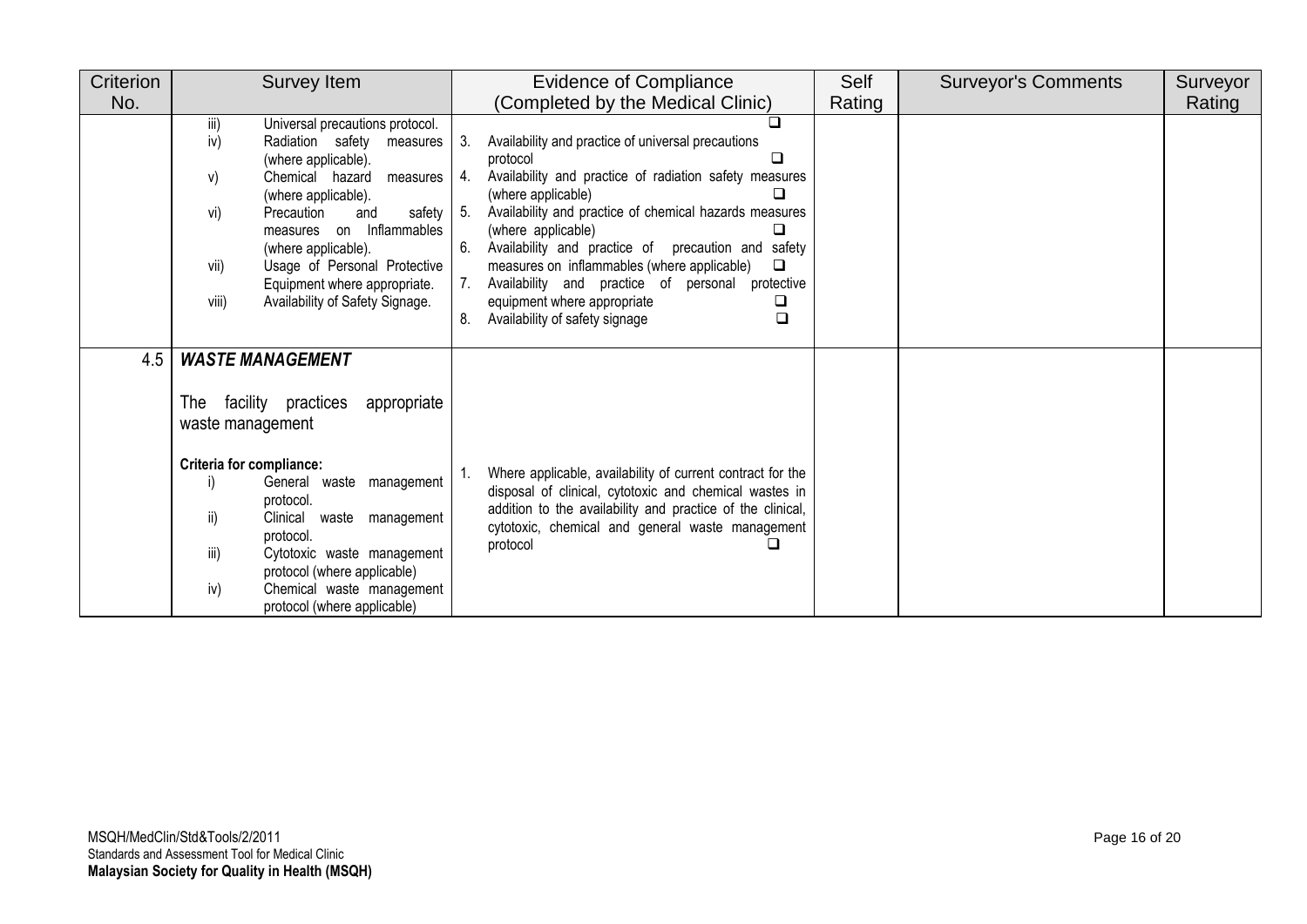| Criterion | Survey Item                                                                                                                                                                                                                                                                                                    | <b>Evidence of Compliance</b>                                                                                                                                                                                                                                                           | Self   | <b>Surveyor's Comments</b> | Surveyor |  |
|-----------|----------------------------------------------------------------------------------------------------------------------------------------------------------------------------------------------------------------------------------------------------------------------------------------------------------------|-----------------------------------------------------------------------------------------------------------------------------------------------------------------------------------------------------------------------------------------------------------------------------------------|--------|----------------------------|----------|--|
| No.       |                                                                                                                                                                                                                                                                                                                | (Completed by the Medical Clinic                                                                                                                                                                                                                                                        | Rating |                            | Rating   |  |
| Std 5     | <b>ETHICAL PRACTICE</b><br>The practice has a responsibility to<br>protect<br>the<br>privacy<br>and<br>confidentiality of patients and this<br>may be achieved through the<br>physical set up of the practice and<br>through processes that protect their<br>health information.                               |                                                                                                                                                                                                                                                                                         |        |                            |          |  |
| 5.1       | <b>PATIENT CONFIDENTIALITY</b><br>There is evidence<br>of<br>patient's<br>confidentiality and privacy.<br><b>Criteria for compliance:</b><br>Patient records are secured.<br>i)<br>ii)<br>for<br>Appropriate protocols<br>release of patient records.                                                          | Medical records kept in a secured location / controlled<br>1.<br>environment<br>$\Box$<br>2.<br>Written SOP on access to medical records<br>$\Box$                                                                                                                                      |        |                            |          |  |
| 5.2       | <b>PATIENT'S RIGHT</b><br>There is evidence of adequate<br>information given to the patients.<br>Criteria for compliance:<br>Information about his / her<br>i)<br>illness.<br>Information on procedure and<br>ii)<br>informed consent.<br>Medical report provided upon<br>iii)<br>request and payment of fees. | Information provided as evidenced in medical records<br>1.<br>$\Box$<br>On-site observation during patient consultation<br>$\Box$<br>2.<br>3.<br>$\Box$<br>Informed consent forms<br>4.<br>List of medical reports provided<br>$\Box$<br>5.<br>Sample of medical reports available<br>Q |        |                            |          |  |
| 5.2.1     | <b>PATIENT VALUES</b>                                                                                                                                                                                                                                                                                          |                                                                                                                                                                                                                                                                                         |        |                            |          |  |
|           | MSQH/MedClin/Std&Tools/2/2011<br>Page 17 of 20                                                                                                                                                                                                                                                                 |                                                                                                                                                                                                                                                                                         |        |                            |          |  |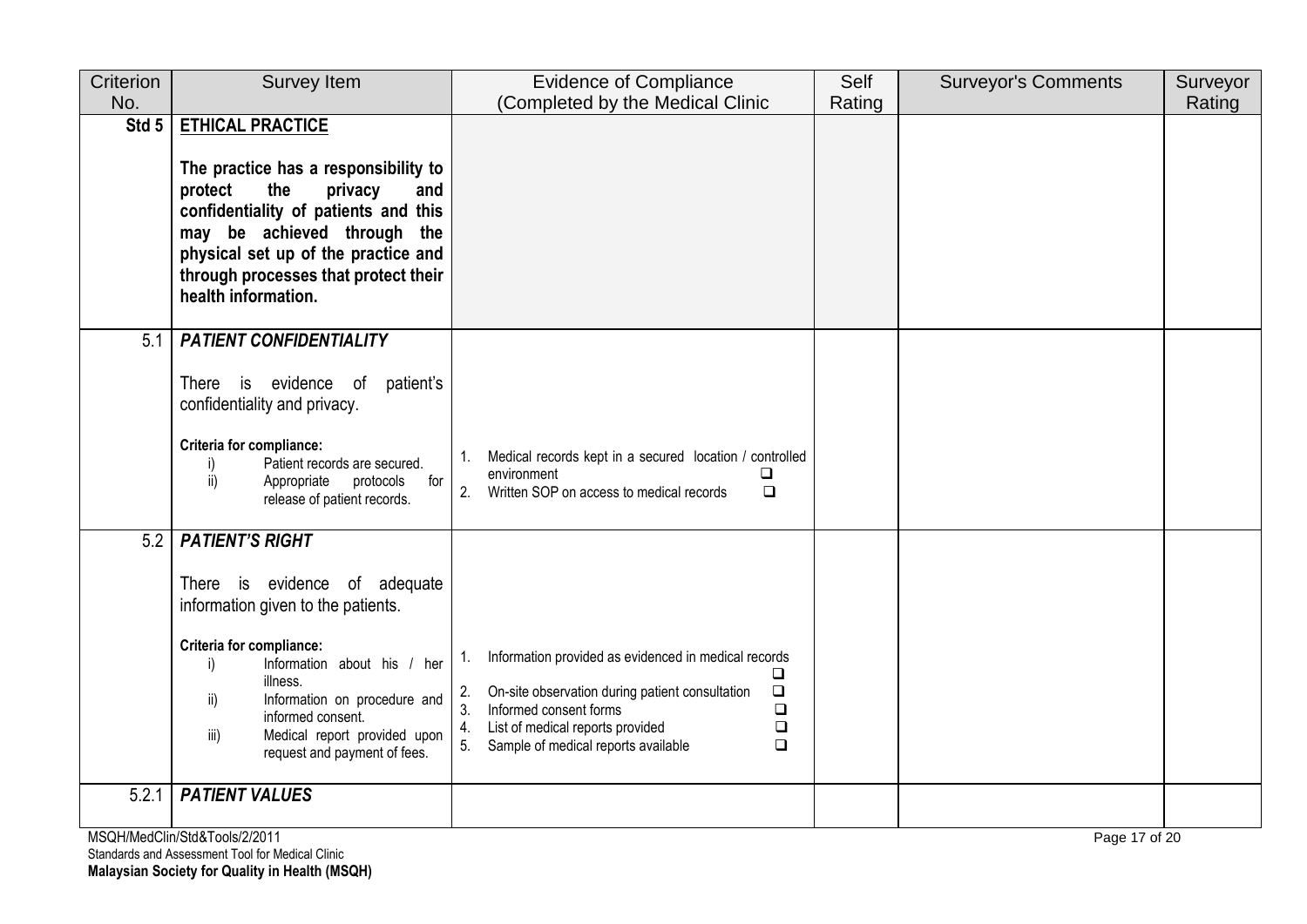| Criterion | <b>Survey Item</b>                                                                                                                                                                                                                                                                                         | <b>Evidence of Compliance</b>                                                                                                                        | Self   | <b>Surveyor's Comments</b> | Surveyor |
|-----------|------------------------------------------------------------------------------------------------------------------------------------------------------------------------------------------------------------------------------------------------------------------------------------------------------------|------------------------------------------------------------------------------------------------------------------------------------------------------|--------|----------------------------|----------|
| No.       |                                                                                                                                                                                                                                                                                                            | (Completed by the Medical Clinic                                                                                                                     | Rating |                            | Rating   |
|           | The care provided is considerate and<br>respectful of patient's personal values<br>and belief.<br><b>Criteria for compliance:</b><br>Evidence of identification of<br>i)<br>patient's cultural and religious<br>needs.                                                                                     | Patients are identified by race, religion and social history<br>1.<br>in medical records                                                             |        |                            |          |
| 5.2.2     | <b>PATIENT PRIVACY</b>                                                                                                                                                                                                                                                                                     |                                                                                                                                                      |        |                            |          |
|           | Care provided is respectful of the<br>patient's need for privacy during<br>clinical consultation, examination and<br>procedures.<br>Criteria for compliance:<br>Patient's need for privacy<br>i)<br>examinations<br>during<br>and<br>treatments is respected.                                              | Evidence of privacy being addressed e.g. single room<br>$1_{\cdot}$<br>for single patient<br>□<br>2. On-site observation during site visit<br>$\Box$ |        |                            |          |
| 5.3       | <b>FAMILY RIGHTS</b>                                                                                                                                                                                                                                                                                       |                                                                                                                                                      |        |                            |          |
|           | Parents / Guardians of minors and<br>intellectually challenged / psychiatric<br>patients<br>are<br>given<br>adequate<br>information of illness / condition and<br>proper documentation is kept in the<br>Medical Record. They are given the<br>rights to participate in the care process<br>and decisions. |                                                                                                                                                      |        |                            |          |
|           | <b>Criteria for compliance:</b>                                                                                                                                                                                                                                                                            |                                                                                                                                                      |        |                            |          |
|           | MSQH/MedClin/Std&Tools/2/2011<br>Page 18 of 20                                                                                                                                                                                                                                                             |                                                                                                                                                      |        |                            |          |

Standards and Assessment Tool for Medical Clinic **Malaysian Society for Quality in Health (MSQH)**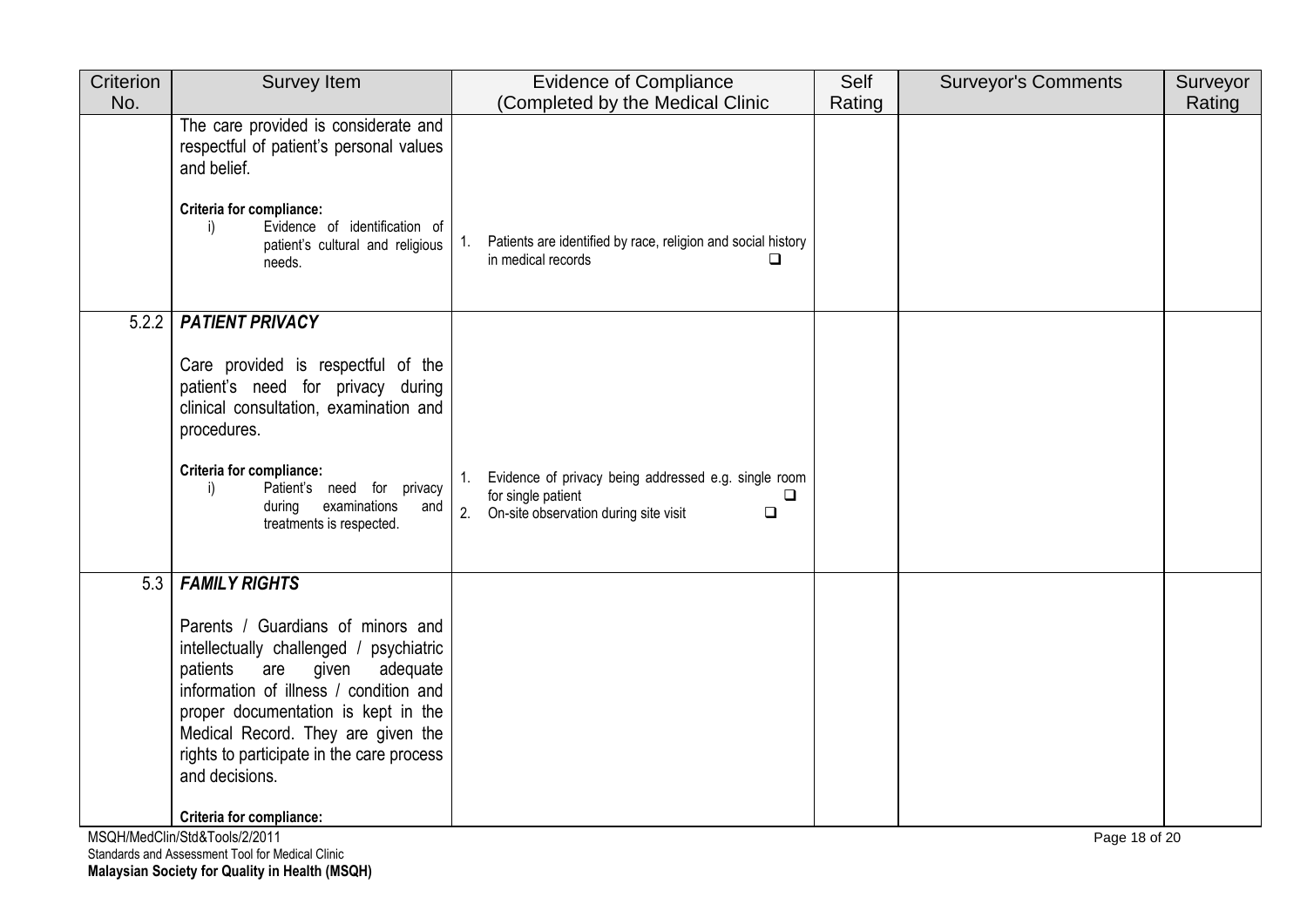| Criterion | Survey Item                                                                                                                                                                                                                                                                                                      | <b>Evidence of Compliance</b>                                                                                                                                                                                                 | Self   | <b>Surveyor's Comments</b> | Surveyor |
|-----------|------------------------------------------------------------------------------------------------------------------------------------------------------------------------------------------------------------------------------------------------------------------------------------------------------------------|-------------------------------------------------------------------------------------------------------------------------------------------------------------------------------------------------------------------------------|--------|----------------------------|----------|
| No.       |                                                                                                                                                                                                                                                                                                                  | (Completed by the Medical Clinic                                                                                                                                                                                              | Rating |                            | Rating   |
|           | The parent / guardian is given<br>I)<br>adequate information by the<br>registered medical practitioner<br>about the patient's illness and<br>condition.<br>ii)<br>The parent / guardian is<br>informed about their rights and<br>responsibilities<br>related<br>to<br>discontinuing<br>refusing or<br>treatment. | Review of sample medical records to find evidence of<br>-1.<br>participation of care by parents / guardians<br>2.<br>Review of sample medical records to find evidence of<br>information provided to parents / guardians<br>❏ |        |                            |          |
| 5.4       | <b>GRIEVANCE MECHANISM</b>                                                                                                                                                                                                                                                                                       |                                                                                                                                                                                                                               |        |                            |          |
|           | There is<br>mechanism to address<br>grievances by patients, staff and<br>doctors.                                                                                                                                                                                                                                |                                                                                                                                                                                                                               |        |                            |          |
|           | <b>Criteria for compliance:</b><br>There is evidence of availability<br>i)<br>Standard<br>Operating<br>of<br>Procedures.                                                                                                                                                                                         | Availability of notification on where and who to<br>complaint to<br>⊔<br>2.<br>Evidence of samples of complaints and action taken $\Box$                                                                                      |        |                            |          |